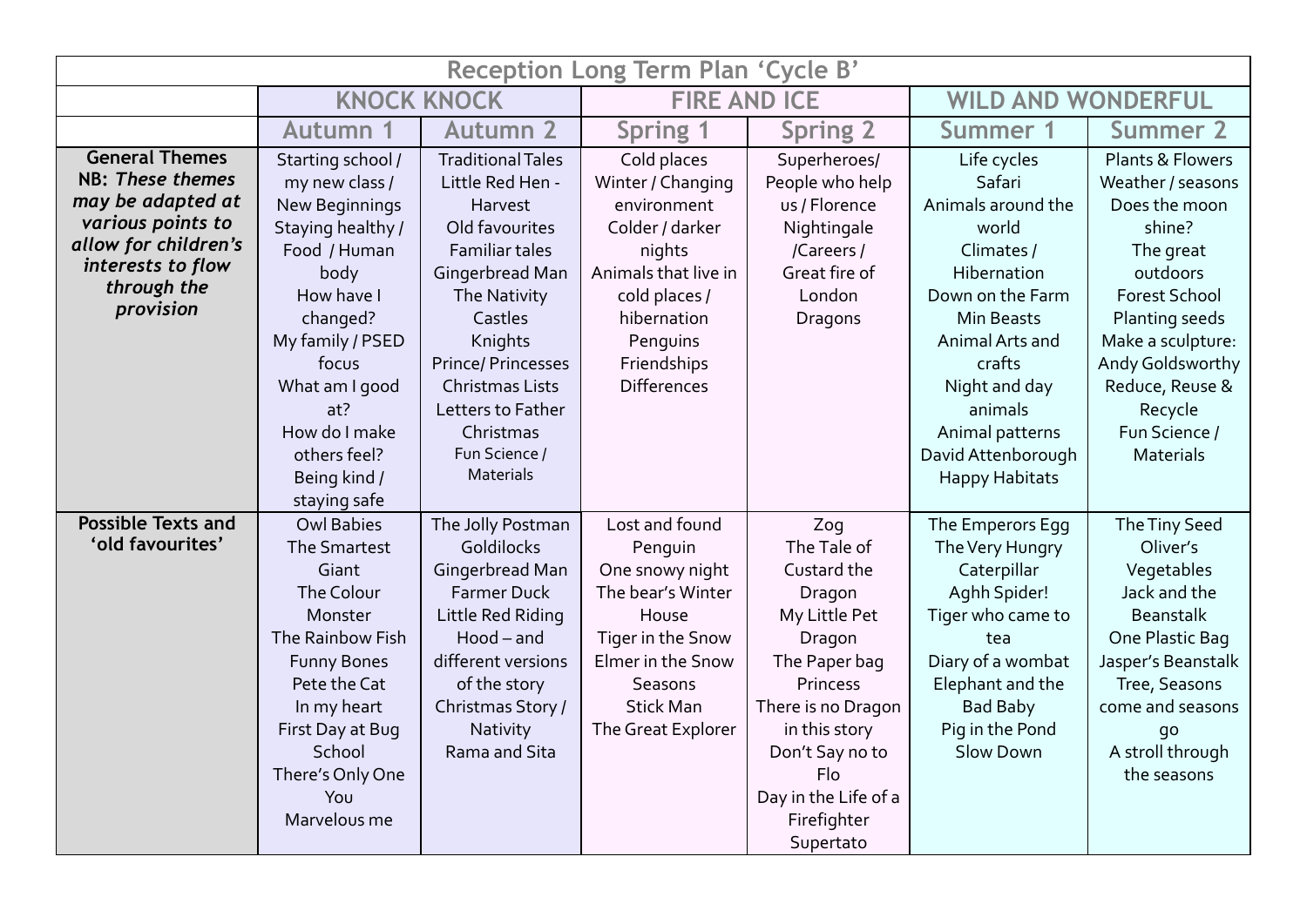| 'Wow' moments /   | Harvest Time                                                                                                                                                                                                                                                                                    | Remembrance                                       | Burns night                                                                                                     | Nurse visit       | Visit Woodsmill                                                                                                                                 | Weather            |  |  |  |  |
|-------------------|-------------------------------------------------------------------------------------------------------------------------------------------------------------------------------------------------------------------------------------------------------------------------------------------------|---------------------------------------------------|-----------------------------------------------------------------------------------------------------------------|-------------------|-------------------------------------------------------------------------------------------------------------------------------------------------|--------------------|--|--|--|--|
|                   | <b>Birthdays</b>                                                                                                                                                                                                                                                                                | Day                                               | New Year                                                                                                        | Visit to the fire | Walk to the park /                                                                                                                              | experiments        |  |  |  |  |
|                   | <b>Favourite Songs</b>                                                                                                                                                                                                                                                                          | Guy Fawkes /                                      | Epiphany                                                                                                        | station           | Picnic                                                                                                                                          | Nature Scavenger   |  |  |  |  |
|                   | Roald Dahl Day                                                                                                                                                                                                                                                                                  | <b>Bonfire Night</b>                              | Chinese New Year                                                                                                | Ash Wednesday     | <b>Weather Forecast</b>                                                                                                                         | Hunt               |  |  |  |  |
|                   | Rainbow theatre                                                                                                                                                                                                                                                                                 | Christmas Time /                                  | Rosa Parks Day                                                                                                  | Shrove Tuesday    | videos                                                                                                                                          | Vincent Van Gogh   |  |  |  |  |
|                   |                                                                                                                                                                                                                                                                                                 | Nativity                                          | World Book Day                                                                                                  | Maundy Thursday   |                                                                                                                                                 | Study              |  |  |  |  |
|                   |                                                                                                                                                                                                                                                                                                 | Diwali                                            | Planting seeds                                                                                                  | Easter            |                                                                                                                                                 | Watch caterpillars |  |  |  |  |
|                   |                                                                                                                                                                                                                                                                                                 | Hannukah                                          | Mother's Day                                                                                                    |                   |                                                                                                                                                 | turn into          |  |  |  |  |
|                   |                                                                                                                                                                                                                                                                                                 | <b>Black History</b>                              |                                                                                                                 |                   |                                                                                                                                                 | butterflies        |  |  |  |  |
|                   |                                                                                                                                                                                                                                                                                                 | Month                                             |                                                                                                                 |                   |                                                                                                                                                 |                    |  |  |  |  |
|                   |                                                                                                                                                                                                                                                                                                 | Queen's Birthday                                  |                                                                                                                 |                   |                                                                                                                                                 |                    |  |  |  |  |
|                   |                                                                                                                                                                                                                                                                                                 | Children in Need                                  |                                                                                                                 |                   |                                                                                                                                                 |                    |  |  |  |  |
|                   |                                                                                                                                                                                                                                                                                                 | Anti-Bullying                                     |                                                                                                                 |                   |                                                                                                                                                 |                    |  |  |  |  |
|                   |                                                                                                                                                                                                                                                                                                 | Week                                              |                                                                                                                 |                   |                                                                                                                                                 |                    |  |  |  |  |
|                   |                                                                                                                                                                                                                                                                                                 | <b>Arundel Castle</b>                             |                                                                                                                 |                   |                                                                                                                                                 |                    |  |  |  |  |
|                   | <b>Characteristics of Effective Learning</b>                                                                                                                                                                                                                                                    |                                                   |                                                                                                                 |                   |                                                                                                                                                 |                    |  |  |  |  |
|                   | Playing and exploring: - Children investigate and experience things, and 'have a go'. Children who actively participate in their own play<br>develop a larger store of information and experiences to draw on which positively supports their learning                                          |                                                   |                                                                                                                 |                   |                                                                                                                                                 |                    |  |  |  |  |
|                   |                                                                                                                                                                                                                                                                                                 |                                                   |                                                                                                                 |                   | Active learning: Children concentrate and keep on trying if they encounter difficulties. They are proud of their own achievements. For          |                    |  |  |  |  |
|                   |                                                                                                                                                                                                                                                                                                 |                                                   |                                                                                                                 |                   | children to develop into self-regulating, lifelong learners they are required to take ownership, accept challenges and learn persistence.       |                    |  |  |  |  |
|                   |                                                                                                                                                                                                                                                                                                 |                                                   |                                                                                                                 |                   | Creating and thinking critically: Children develop their own ideas and make links between these ideas. They think flexibly and rationally,      |                    |  |  |  |  |
|                   |                                                                                                                                                                                                                                                                                                 |                                                   | drawing on previous experiences which help them to solve problems and reach conclusions.                        |                   |                                                                                                                                                 |                    |  |  |  |  |
| Over/Arching      |                                                                                                                                                                                                                                                                                                 |                                                   | Unique Child: Every child is unique and has the potential to be resilient, capable, confident and self-assured. |                   |                                                                                                                                                 |                    |  |  |  |  |
| <b>Principles</b> |                                                                                                                                                                                                                                                                                                 |                                                   |                                                                                                                 |                   | Positive Relationships: Children flourish with warm, strong & positive partnerships between all staff and parents/carers. This promotes         |                    |  |  |  |  |
|                   |                                                                                                                                                                                                                                                                                                 |                                                   | independence across the EYFS curriculum. Children and practitioners are NOT alone - embrace each community.     |                   | Enabling environments: Children learn and develop well in safe and secure environments where routines are established and where adults          |                    |  |  |  |  |
|                   |                                                                                                                                                                                                                                                                                                 |                                                   | respond to their individual needs and passions and help them to build upon their learning over time.            |                   |                                                                                                                                                 |                    |  |  |  |  |
|                   |                                                                                                                                                                                                                                                                                                 |                                                   |                                                                                                                 |                   | Learning and Development: Children develop and learn at different rates (not in different ways as it stated 2017). We must be aware of          |                    |  |  |  |  |
|                   |                                                                                                                                                                                                                                                                                                 | children who need greater support than others do. |                                                                                                                 |                   |                                                                                                                                                 |                    |  |  |  |  |
|                   |                                                                                                                                                                                                                                                                                                 |                                                   |                                                                                                                 |                   | PLAY: At St John the Baptist Primary School, we understand that children learn best when they are absorbed, interested and active. We           |                    |  |  |  |  |
|                   |                                                                                                                                                                                                                                                                                                 |                                                   |                                                                                                                 |                   | understand that active learning involves other children, adults, objects, ideas, stimuli and events that aim to engage and involve children for |                    |  |  |  |  |
|                   | sustained periods. We believe that Early Years education should be as practical as possible and therefore, we are proud that our EYFS setting                                                                                                                                                   |                                                   |                                                                                                                 |                   |                                                                                                                                                 |                    |  |  |  |  |
|                   | has an underlying ethos of 'Learning through play. PLAY is essential for children's development across all areas. Play builds on children's<br>confidence as they learn to explore, to relate to others around them and develop relationships, set their own goals and solve problems. Children |                                                   |                                                                                                                 |                   |                                                                                                                                                 |                    |  |  |  |  |
|                   | learn by leading their own play and by taking part in play which is guided by adults.                                                                                                                                                                                                           |                                                   |                                                                                                                 |                   |                                                                                                                                                 |                    |  |  |  |  |
|                   |                                                                                                                                                                                                                                                                                                 |                                                   |                                                                                                                 |                   |                                                                                                                                                 |                    |  |  |  |  |
|                   |                                                                                                                                                                                                                                                                                                 |                                                   |                                                                                                                 |                   | We will ensure that all children learn and develop well and are kept healthy and safe at ALL times.                                             |                    |  |  |  |  |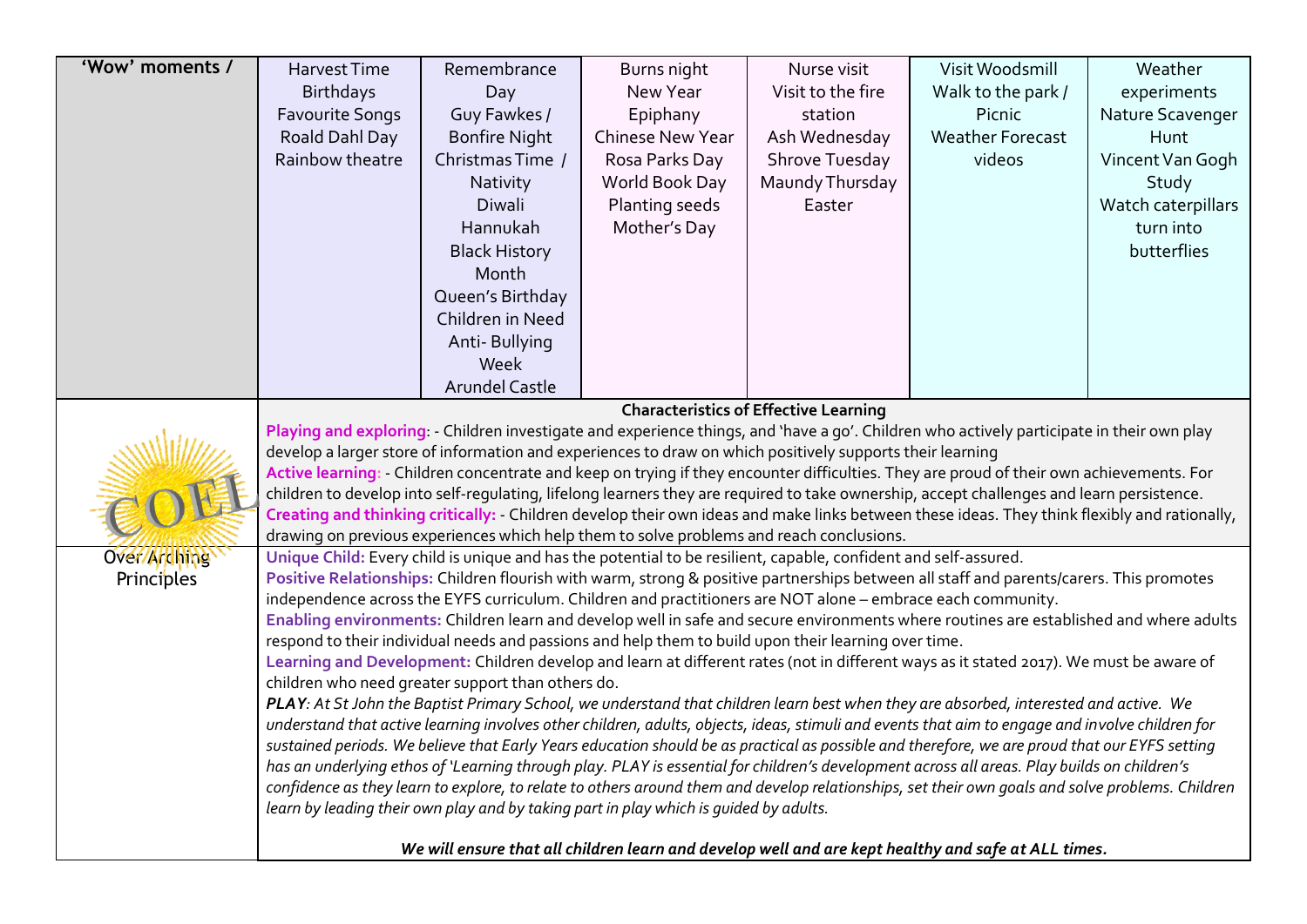| <b>MY HAPPY MIND</b>                                                                                                                                                       | Welcome to my<br>happy mind                                                                                                                    | Meet your brain                                                                                                                                                             | Celebrate                                                                             | Appreciate                                                                                       | Relate                                                                                                                                                                                                                                                                                                                                                                                                                                                                                                                                                                                                                                                                                                                                                                                                                                                                                                                                                                                                                                                                                                                                                                                                                                                                                 | Engage                                                                                                    |
|----------------------------------------------------------------------------------------------------------------------------------------------------------------------------|------------------------------------------------------------------------------------------------------------------------------------------------|-----------------------------------------------------------------------------------------------------------------------------------------------------------------------------|---------------------------------------------------------------------------------------|--------------------------------------------------------------------------------------------------|----------------------------------------------------------------------------------------------------------------------------------------------------------------------------------------------------------------------------------------------------------------------------------------------------------------------------------------------------------------------------------------------------------------------------------------------------------------------------------------------------------------------------------------------------------------------------------------------------------------------------------------------------------------------------------------------------------------------------------------------------------------------------------------------------------------------------------------------------------------------------------------------------------------------------------------------------------------------------------------------------------------------------------------------------------------------------------------------------------------------------------------------------------------------------------------------------------------------------------------------------------------------------------------|-----------------------------------------------------------------------------------------------------------|
| Assessment<br>opportunities                                                                                                                                                | In-house - Baseline<br>data on entry<br><b>National Baseline</b><br>data by end of<br>term<br>Speech and<br>language<br>Intervention<br>groups | Ongoing<br>assessments<br><b>Baseline analysis</b><br>Pupil progress<br>meetings<br>Parents evening<br><b>EYFS</b> team<br>meetings<br>In house<br>moderation<br>Evoke Data | <b>GLD Projections</b><br>Locality<br>Moderation<br><b>EYFS</b> team<br>meetings      | Pupil progress<br>meetings<br>Parents evening<br><b>EYFS</b> team<br>meetings<br>Evoke Data drop | Cluster moderation<br><b>EYFS team meetings</b>                                                                                                                                                                                                                                                                                                                                                                                                                                                                                                                                                                                                                                                                                                                                                                                                                                                                                                                                                                                                                                                                                                                                                                                                                                        | Pupil progress<br>meetings<br>Parents evening<br><b>EYFS</b> team<br>meetings<br>Evoke final data<br>drop |
| Parental<br>Involvement                                                                                                                                                    | <b>Staggered Start</b><br>Harvest Assembly<br>Phonics workshop<br>Six Weeks in<br>Meeting<br>Welcome to<br>Tapestry                            | Nativity<br>Maths workshop<br>Parents Evening                                                                                                                               | Writing workshop                                                                      | Parents Evening<br>Art workshop /<br>Gallery                                                     | Maths Morning-<br>Look how far we<br>have come!                                                                                                                                                                                                                                                                                                                                                                                                                                                                                                                                                                                                                                                                                                                                                                                                                                                                                                                                                                                                                                                                                                                                                                                                                                        | <b>Parents Evening</b>                                                                                    |
| <b>Communication and</b><br>Language<br>Talk to parents about<br>what language they<br>speak at home, try<br>and learn a few key<br>words and celebrate<br>multilingualism |                                                                                                                                                |                                                                                                                                                                             | children become comfortable using a rich range of vocabulary and language structures. |                                                                                                  | The development of children's spoken language underpins all seven areas of learning and development. Children's back-and-<br>forth interactions from an early age form the foundations for language and cognitive development. The number and quality of<br>the conversations they have with adults and peers throughout the day in a language-rich environment is crucial. By<br>commenting on what children are interested in or doing, and echoing back what they say with new vocabulary added,<br>practitioners will build children's language effectively. Reading frequently to children, and engaging them actively in stories,<br>non-fiction, rhymes and poems, and then providing them with extensive opportunities to use and embed new words in a range<br>of contexts, will give children the opportunity to thrive. Through conversation, story-telling and role play, where children<br>share their ideas with support and modelling from their teacher, and sensitive questioning that invites them to elaborate,<br>Signing: the children at St John the Baptist Primary School enjoy learning to sign new words, learning words by signing, acting,<br>saying the words in different ways, making up rhymes about words etc. help children develop their vocabulary |                                                                                                           |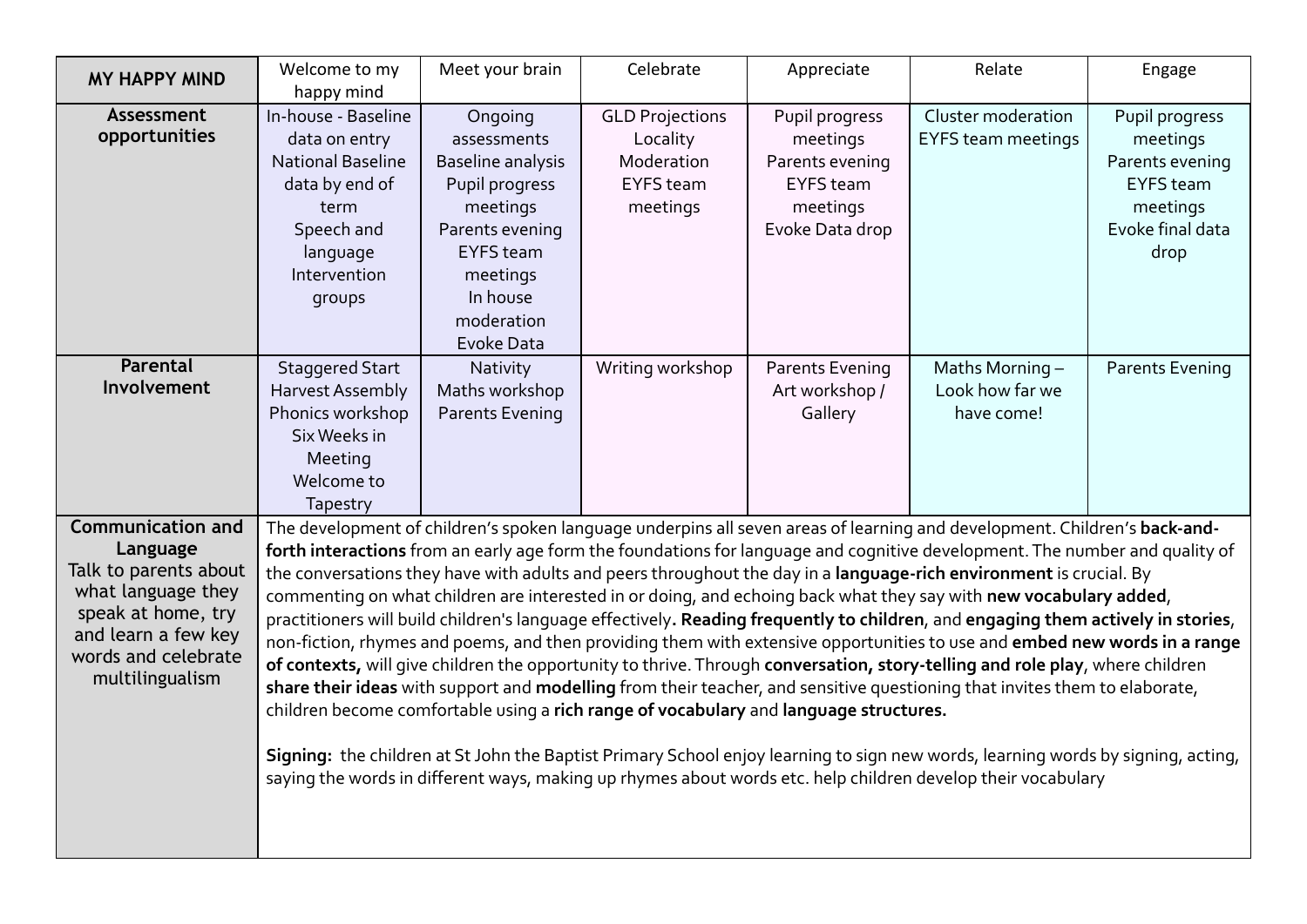| Whole EYFS Focus -    | <b>Welcome to EYFS</b>                  | Tell me a story!     | Tell me why!          | Talk it through!     | What happened?                                                                                                                | Time to share!        |
|-----------------------|-----------------------------------------|----------------------|-----------------------|----------------------|-------------------------------------------------------------------------------------------------------------------------------|-----------------------|
| C&L is developed      | Settling in activities                  | Develop              | Using language well   | Describe events in   | <b>Discovering Passions</b>                                                                                                   | Show and tell         |
| throughout the year   | Making friends                          | vocabulary           | Ask's how and why     | detail - time        | Re-read some books                                                                                                            | Weekend news          |
| through high quality  | Children talking                        | Discovering          | questions             | connectives          | so children learn the                                                                                                         | Discovering           |
| interactions, daily   | about experiences                       | Passions             | Discovering           | Discovering          | language necessary                                                                                                            | Passions              |
| group discussions,    | that are familiar to                    | Tell me a story -    | Passions              | Passions             | to talk about what is                                                                                                         | Read aloud books      |
| sharing circles, PSHE | them                                    | retelling stories    | Retell a story with   | Understand how to    | happening in each                                                                                                             | to children that will |
| times, stories,       | What are your                           | Story language       | story language        | listen carefully and | illustration and relate                                                                                                       | extend their          |
| singing, speech and   | passions / goals /                      | Word hunts           | Story invention-      | why listening is     | it to their own lives                                                                                                         | knowledge of the      |
| language              | dreams?                                 | Listening and        | talk it!              | important.           |                                                                                                                               | world and illustrate  |
| interventions,        | This is me!                             | responding to        | Ask questions to      | Use picture cue      |                                                                                                                               | a current topic.      |
| signing, EYFS         | Rhyming and                             | stories              | find out more and     | cards to talk about  |                                                                                                                               | Select books          |
| productions,          | alliteration                            | Following            | to check they         | an object: "What     |                                                                                                                               | containing            |
| assemblies and        | <b>Familiar Print</b>                   | instructions         | understand what       | colour is it? Where  |                                                                                                                               | photographs and       |
| weekly interventions. | Sharing facts about                     | Takes part in        | has been said to      | would you find it?   |                                                                                                                               | pictures, for         |
|                       | me!                                     | discussion           | them.                 | Sustained focus      |                                                                                                                               | example, places in    |
| Daily story time      | <b>Mood Monsters</b>                    | Understand how to    | Describe events in    | when listening to a  |                                                                                                                               | different weather     |
|                       | Shared stories                          | listen carefully and | some detail.          | story                |                                                                                                                               | conditions and        |
|                       | All about me!                           | why listening is     | Listen to and talk    |                      |                                                                                                                               | seasons.              |
|                       | Model talk routines                     | important.           | about stories to      |                      |                                                                                                                               |                       |
|                       | through the day.                        | Use new              | build familiarity and |                      |                                                                                                                               |                       |
|                       | For example,                            | vocabulary through   | understanding.        |                      |                                                                                                                               |                       |
|                       | arriving in school:                     | the day.             | Learn rhymes,         |                      |                                                                                                                               |                       |
|                       | "Good morning,                          | Choose books that    | poems and songs.      |                      |                                                                                                                               |                       |
|                       | how are you?"                           | will develop their   |                       |                      |                                                                                                                               |                       |
|                       |                                         | vocabulary.          |                       |                      |                                                                                                                               |                       |
| Personal, Social and  |                                         |                      |                       |                      | Children's personal, social and emotional development (PSED) is crucial for children to lead healthy and happy lives, and is  |                       |
| <b>Emotional</b>      |                                         |                      |                       |                      | fundamental to their cognitive development. Underpinning their personal development are the important attachments that        |                       |
| Development           |                                         |                      |                       |                      | shape their social world. Strong, warm and supportive relationships with adults enable children to learn how to understand    |                       |
|                       | their own feelings and those of others. |                      |                       |                      |                                                                                                                               |                       |
|                       |                                         |                      |                       |                      | Children should be supported to manage emotions, develop a positive sense of self, set themselves simple goals, have          |                       |
|                       |                                         |                      |                       |                      | confidence in their own abilities, to persist and wait for what they want and direct attention as necessary. Through adult    |                       |
|                       |                                         |                      |                       |                      | modelling and guidance, they will learn how to look after their bodies, including healthy eating, and manage personal needs   |                       |
|                       |                                         |                      |                       |                      | independently. Through supported interaction with other children, they learn how to make good friendships, co-operate and     |                       |
|                       |                                         |                      |                       |                      | resolve conflicts peaceably. These attributes will provide a secure platform from which children can achieve at school and in |                       |
|                       | later life.                             |                      |                       |                      |                                                                                                                               |                       |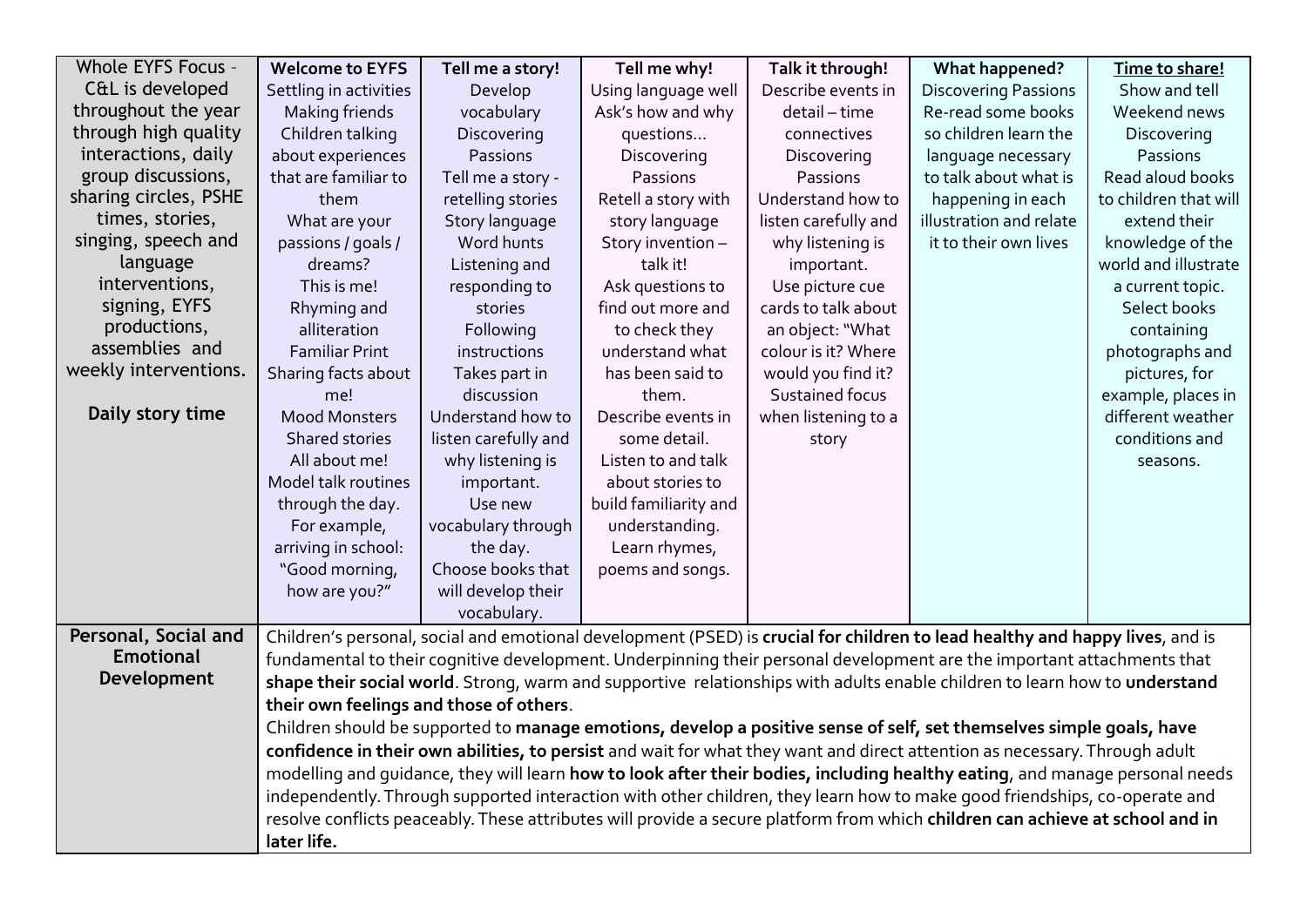| <b>Managing Self</b> | New Beginnings              | Getting on and                                                       | Good to be me         | Relationships                                                         | Looking after others                                                 | Taking part in sports      |  |
|----------------------|-----------------------------|----------------------------------------------------------------------|-----------------------|-----------------------------------------------------------------------|----------------------------------------------------------------------|----------------------------|--|
| Self - Regulation    | See themselves as a         | falling out.                                                         | Feelings              | What makes a good                                                     | Friendships                                                          | day - Winning and          |  |
|                      | valuable individual.        | How to deal with                                                     | Learning about        | friend?                                                               | <b>Dreams and Goals</b>                                              | loosing                    |  |
|                      | Being me in my              | anger Emotions                                                       | qualities and         | Healthy me                                                            | Show resilience and                                                  | Changing me                |  |
|                      | world                       | Self - Confidence                                                    | differences           | Random acts of                                                        | perseverance in the                                                  | Look how far I've<br>come! |  |
|                      | <b>Class Rule Rules and</b> | <b>Build constructive</b>                                            | Celebrating           | Kindness                                                              | face of challenge.                                                   |                            |  |
|                      | Routines                    | and respectful                                                       | differences           | Looking after pets                                                    | Discuss why we take                                                  | Model positive             |  |
|                      | Supporting children         | relationships.                                                       | Identify and          | Looking After our                                                     | turns, wait politely,                                                | behaviour and              |  |
|                      | to build                    | Ask children to                                                      | moderate their own    | Planet                                                                | tidy up after ourselves                                              | highlight exemplary        |  |
|                      | relationships               | explain to others                                                    | feelings socially and | Give children                                                         | and so on.                                                           | behaviour of               |  |
|                      | Dreams and Goals            | how they thought                                                     | emotionally.          | strategies for                                                        |                                                                      | children in class,         |  |
|                      |                             | about a problem or                                                   | Encourage them to     | staying calm in the                                                   |                                                                      | narrating what was         |  |
|                      |                             | an emotion and                                                       | think about their     | face of frustration.                                                  |                                                                      | kind and                   |  |
|                      |                             | how they dealt with                                                  | own feelings and      | Talk them through                                                     |                                                                      | considerate about          |  |
|                      |                             | it.                                                                  | those of others by    | why we take turns,                                                    |                                                                      | the behaviour.             |  |
|                      |                             |                                                                      | giving explicit       | wait politely, tidy up                                                |                                                                      |                            |  |
|                      |                             |                                                                      | examples of how       | after ourselves and                                                   |                                                                      |                            |  |
|                      |                             |                                                                      | others might feel in  | so on                                                                 |                                                                      |                            |  |
|                      |                             |                                                                      | particular scenarios  |                                                                       |                                                                      |                            |  |
|                      |                             | Show an understanding of their own feelings and those of others,     |                       |                                                                       | "Self-regulatory skills can be defined as the ability of children to |                            |  |
|                      |                             | and begin to regulate their behaviour accordingly. Set and work      |                       | manage their own behaviour and aspects of their learning. In the      |                                                                      |                            |  |
|                      |                             | towards simple goals, being able to wait for what they want and      |                       | early years, efforts to develop self-regulation often seek to improve |                                                                      |                            |  |
|                      |                             | control their immediate impulses when appropriate. Give focused      |                       |                                                                       | levels of self-control and reduce impulsivity. Activities typically  |                            |  |
|                      |                             | attention to what the teacher says, responding appropriately even    |                       |                                                                       | include supporting children in articulating their plans and learning |                            |  |
|                      |                             | when engaged in activity, and show an ability to follow instructions |                       |                                                                       | strategies and reviewing what they have done." Education             |                            |  |
|                      |                             | involving several ideas or actions.                                  |                       |                                                                       | Endowment Foundation.                                                |                            |  |
|                      |                             | <b>Controlling own feelings and behaviours</b>                       |                       |                                                                       |                                                                      |                            |  |
|                      |                             | Applying personalised strategies to return to a state                |                       |                                                                       |                                                                      |                            |  |
|                      |                             | of calm                                                              |                       |                                                                       |                                                                      |                            |  |
|                      |                             | Being able to curb impulsive behaviours                              |                       |                                                                       |                                                                      |                            |  |
|                      |                             | Being able to concentrate on a task                                  |                       |                                                                       |                                                                      |                            |  |
|                      |                             | Being able to ignore distractions                                    |                       |                                                                       |                                                                      |                            |  |
|                      |                             | Behaving in ways that are pro-social                                 |                       |                                                                       |                                                                      |                            |  |
|                      |                             | Planning                                                             |                       |                                                                       |                                                                      |                            |  |
|                      |                             | Thinking before acting                                               |                       |                                                                       |                                                                      |                            |  |
|                      |                             | Delaying gratification                                               |                       |                                                                       |                                                                      |                            |  |
|                      |                             | Persisting in the face of difficulty.                                |                       |                                                                       |                                                                      |                            |  |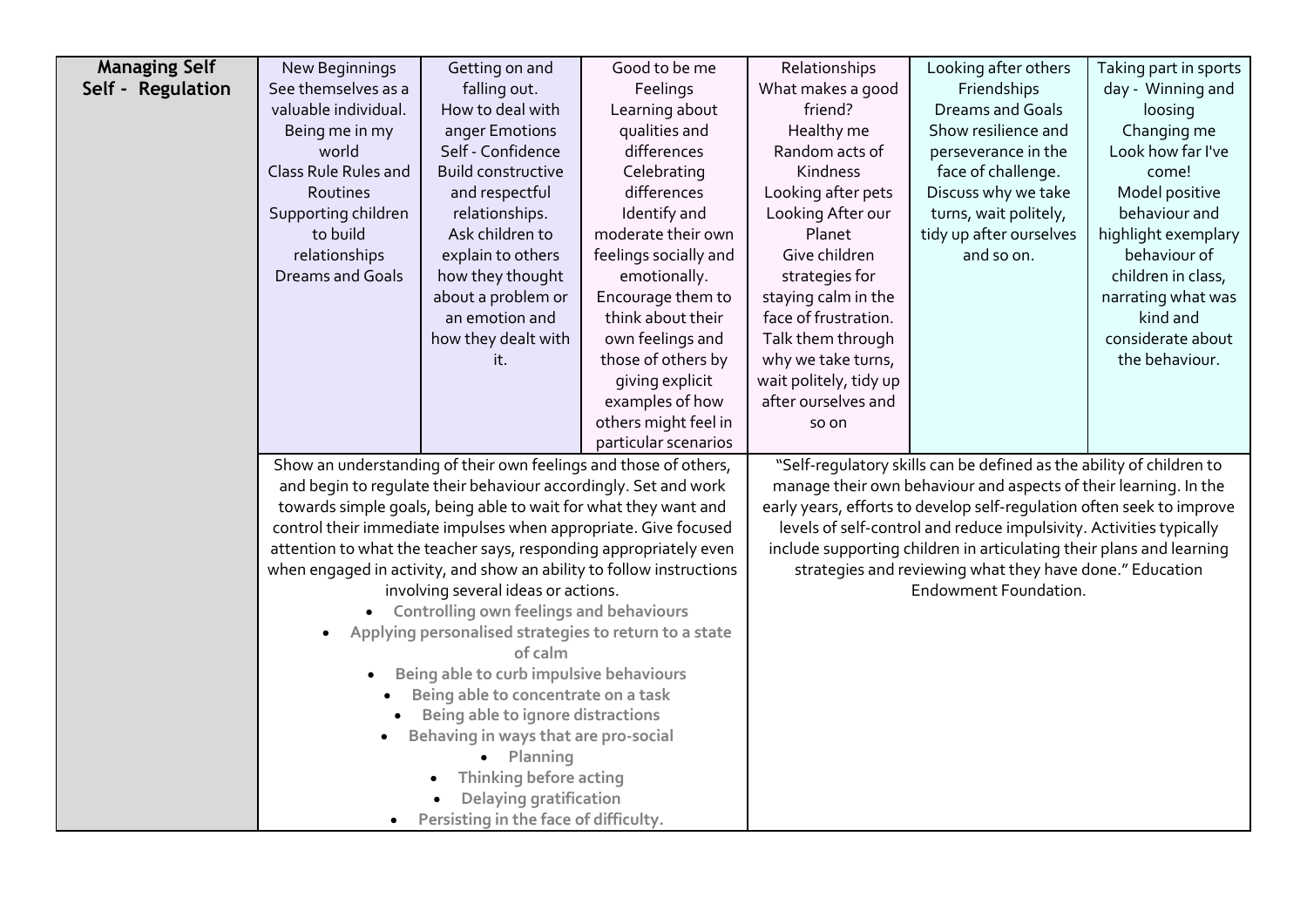|                            |                                                                                                                                                                                                                                                                                                                                                 |                                                                                   |                                                                                                                    | Physical activity is vital in children's all-round development, enabling them to pursue happy, healthy and active lives. Gross and fine |                                                                                                                                                 |                     |  |  |  |  |  |  |  |  |
|----------------------------|-------------------------------------------------------------------------------------------------------------------------------------------------------------------------------------------------------------------------------------------------------------------------------------------------------------------------------------------------|-----------------------------------------------------------------------------------|--------------------------------------------------------------------------------------------------------------------|-----------------------------------------------------------------------------------------------------------------------------------------|-------------------------------------------------------------------------------------------------------------------------------------------------|---------------------|--|--|--|--|--|--|--|--|
| Physical                   |                                                                                                                                                                                                                                                                                                                                                 |                                                                                   |                                                                                                                    |                                                                                                                                         | motor experiences develop incrementally throughout early childhood, starting with sensory explorations and the development of a child's         |                     |  |  |  |  |  |  |  |  |
| development                |                                                                                                                                                                                                                                                                                                                                                 |                                                                                   |                                                                                                                    |                                                                                                                                         | strength, co-ordination and positional awareness through tummy time, crawling and play movement with both objects and adults. By                |                     |  |  |  |  |  |  |  |  |
|                            |                                                                                                                                                                                                                                                                                                                                                 |                                                                                   |                                                                                                                    |                                                                                                                                         | creating games and providing opportunities for play both indoors and outdoors, adults can support children to develop their core strength,      |                     |  |  |  |  |  |  |  |  |
|                            |                                                                                                                                                                                                                                                                                                                                                 |                                                                                   |                                                                                                                    |                                                                                                                                         | stability, balance, spatial awareness, co-ordination and agility. Gross motor skills provide the foundation for developing healthy bodies       |                     |  |  |  |  |  |  |  |  |
|                            |                                                                                                                                                                                                                                                                                                                                                 |                                                                                   |                                                                                                                    |                                                                                                                                         | and social and emotional well-being. Fine motor control and precision helps with hand-eye co-ordination, which is later linked to early         |                     |  |  |  |  |  |  |  |  |
|                            |                                                                                                                                                                                                                                                                                                                                                 |                                                                                   |                                                                                                                    |                                                                                                                                         | literacy. Repeated and varied opportunities to explore and play with small world activities, puzzles, arts and crafts and the practice of using |                     |  |  |  |  |  |  |  |  |
|                            |                                                                                                                                                                                                                                                                                                                                                 |                                                                                   | small tools, with feedback and support from adults, allow children to develop proficiency, control and confidence. |                                                                                                                                         |                                                                                                                                                 |                     |  |  |  |  |  |  |  |  |
|                            | Threading, cutting,                                                                                                                                                                                                                                                                                                                             | Threading, cutting,                                                               | Threading, cutting,                                                                                                | Threading, cutting,                                                                                                                     | Threading, cutting,                                                                                                                             | Threading, cutting, |  |  |  |  |  |  |  |  |
|                            | weaving,                                                                                                                                                                                                                                                                                                                                        | weaving,                                                                          | weaving, playdough,                                                                                                | weaving,                                                                                                                                | weaving, playdough,                                                                                                                             | weaving,            |  |  |  |  |  |  |  |  |
|                            | playdough, Fine                                                                                                                                                                                                                                                                                                                                 | playdough, Fine                                                                   | Fine Motor activities.                                                                                             | playdough, Fine                                                                                                                         | Fine Motor activities.                                                                                                                          | playdough, Fine     |  |  |  |  |  |  |  |  |
|                            | Motor activities.                                                                                                                                                                                                                                                                                                                               | Motor activities.                                                                 | Begin to form letters                                                                                              | Motor activities.                                                                                                                       | Develop pencil grip                                                                                                                             | Motor activities.   |  |  |  |  |  |  |  |  |
| Fine motor                 | Manipulate objects                                                                                                                                                                                                                                                                                                                              | Develop muscle                                                                    | correctly Handle                                                                                                   | Hold pencil                                                                                                                             | and letter formation                                                                                                                            | Form letters        |  |  |  |  |  |  |  |  |
| Continuously check         | with good fine                                                                                                                                                                                                                                                                                                                                  | tone to put pencil                                                                | tools, objects,                                                                                                    | effectively with                                                                                                                        | continually                                                                                                                                     | correctly           |  |  |  |  |  |  |  |  |
| the process of             | motor skills                                                                                                                                                                                                                                                                                                                                    | pressure on paper                                                                 | construction and                                                                                                   | comfortable grip                                                                                                                        | Use one hand                                                                                                                                    | Copy a square       |  |  |  |  |  |  |  |  |
| children's                 | Draw lines and<br>Use tools to effect<br>malleable materials<br>Begin to draw<br>consistently for fine<br>diagonal lines, like in<br>circles using gross<br>changes to<br>with increasing<br>Forms recognisable<br>motor tasks<br>motor movements<br>materials Show<br>letters most<br>Cut along a straight<br>a triangle / Start to<br>control |                                                                                   |                                                                                                                    |                                                                                                                                         |                                                                                                                                                 |                     |  |  |  |  |  |  |  |  |
|                            |                                                                                                                                                                                                                                                                                                                                                 |                                                                                   |                                                                                                                    |                                                                                                                                         |                                                                                                                                                 |                     |  |  |  |  |  |  |  |  |
| handwriting (pencil        |                                                                                                                                                                                                                                                                                                                                                 |                                                                                   |                                                                                                                    |                                                                                                                                         |                                                                                                                                                 |                     |  |  |  |  |  |  |  |  |
| grip and letter            | Hold pencil/paint                                                                                                                                                                                                                                                                                                                               | preference for<br>correctly formed<br>line with scissors /<br>colour inside the   |                                                                                                                    |                                                                                                                                         |                                                                                                                                                 |                     |  |  |  |  |  |  |  |  |
| formation, including       |                                                                                                                                                                                                                                                                                                                                                 | brush beyond whole<br>dominant hand<br>Start to cut along a<br>lines of a picture |                                                                                                                    |                                                                                                                                         |                                                                                                                                                 |                     |  |  |  |  |  |  |  |  |
| directionality).           | hand grasp                                                                                                                                                                                                                                                                                                                                      | Engage children in                                                                | <b>Holding Small Items</b>                                                                                         |                                                                                                                                         | curved line, like a                                                                                                                             | Start to draw       |  |  |  |  |  |  |  |  |
| Provide extra help         | Pencil Grip                                                                                                                                                                                                                                                                                                                                     | structured                                                                        |                                                                                                                    |                                                                                                                                         | circle / Draw a cross                                                                                                                           | pictures that are   |  |  |  |  |  |  |  |  |
| and guidance when          |                                                                                                                                                                                                                                                                                                                                                 | activities: guide                                                                 | Button Clothing /                                                                                                  |                                                                                                                                         |                                                                                                                                                 | recognisable /      |  |  |  |  |  |  |  |  |
| needed.                    |                                                                                                                                                                                                                                                                                                                                                 | them in what to                                                                   | <b>Cutting with Scissors</b>                                                                                       |                                                                                                                                         |                                                                                                                                                 | Build things with   |  |  |  |  |  |  |  |  |
| <b>Daily opportunities</b> |                                                                                                                                                                                                                                                                                                                                                 | draw, write or copy.                                                              |                                                                                                                    |                                                                                                                                         |                                                                                                                                                 | smaller linking     |  |  |  |  |  |  |  |  |
| for Fine Motor             |                                                                                                                                                                                                                                                                                                                                                 | Teach and model                                                                   |                                                                                                                    |                                                                                                                                         |                                                                                                                                                 | blocks, such as     |  |  |  |  |  |  |  |  |
| <b>Activities</b>          |                                                                                                                                                                                                                                                                                                                                                 | correct letter                                                                    |                                                                                                                    |                                                                                                                                         |                                                                                                                                                 | Duplo or Lego       |  |  |  |  |  |  |  |  |
|                            |                                                                                                                                                                                                                                                                                                                                                 | formation.                                                                        |                                                                                                                    |                                                                                                                                         |                                                                                                                                                 |                     |  |  |  |  |  |  |  |  |
|                            | Cooperation games                                                                                                                                                                                                                                                                                                                               | Ball skills-throwing                                                              | Ball skills-aiming,                                                                                                | Balance-children                                                                                                                        | Obstacle activities                                                                                                                             | Races / team games  |  |  |  |  |  |  |  |  |
|                            | i.e. parachute                                                                                                                                                                                                                                                                                                                                  | and catching.                                                                     | dribbling, pushing,                                                                                                | moving with                                                                                                                             | children moving over,                                                                                                                           | involving gross     |  |  |  |  |  |  |  |  |
|                            | games.                                                                                                                                                                                                                                                                                                                                          | Crates play-                                                                      | throwing & catching,                                                                                               | confidence                                                                                                                              | under, through and                                                                                                                              | motor movements     |  |  |  |  |  |  |  |  |
|                            | Climbing - outdoor                                                                                                                                                                                                                                                                                                                              | climbing. Skipping                                                                | patting, or kicking                                                                                                | dance related                                                                                                                           | around equipment                                                                                                                                | dance related       |  |  |  |  |  |  |  |  |
|                            | equipment                                                                                                                                                                                                                                                                                                                                       | ropes in outside                                                                  | Ensure that spaces                                                                                                 | activities                                                                                                                              | Encourage children to                                                                                                                           | activities          |  |  |  |  |  |  |  |  |
|                            | Different ways of                                                                                                                                                                                                                                                                                                                               | area                                                                              | are accessible to                                                                                                  | Provide                                                                                                                                 | be highly active and                                                                                                                            | Allow less          |  |  |  |  |  |  |  |  |
|                            | moving to be                                                                                                                                                                                                                                                                                                                                    | dance related                                                                     | children with varying                                                                                              | opportunities for                                                                                                                       | get out of breath                                                                                                                               | competent and       |  |  |  |  |  |  |  |  |
| Gross motor                | explored with                                                                                                                                                                                                                                                                                                                                   | activities                                                                        | confidence levels,                                                                                                 | children to, spin,                                                                                                                      | several times every                                                                                                                             | confident children  |  |  |  |  |  |  |  |  |
|                            | children                                                                                                                                                                                                                                                                                                                                        | Provide a range of                                                                | skills and needs.                                                                                                  | rock, tilt, fall, slide                                                                                                                 | day. Provide                                                                                                                                    | to spend time       |  |  |  |  |  |  |  |  |
|                            |                                                                                                                                                                                                                                                                                                                                                 | wheeled resources                                                                 | Provide a wide range                                                                                               | and bounce.                                                                                                                             | opportunities for                                                                                                                               | initially observing |  |  |  |  |  |  |  |  |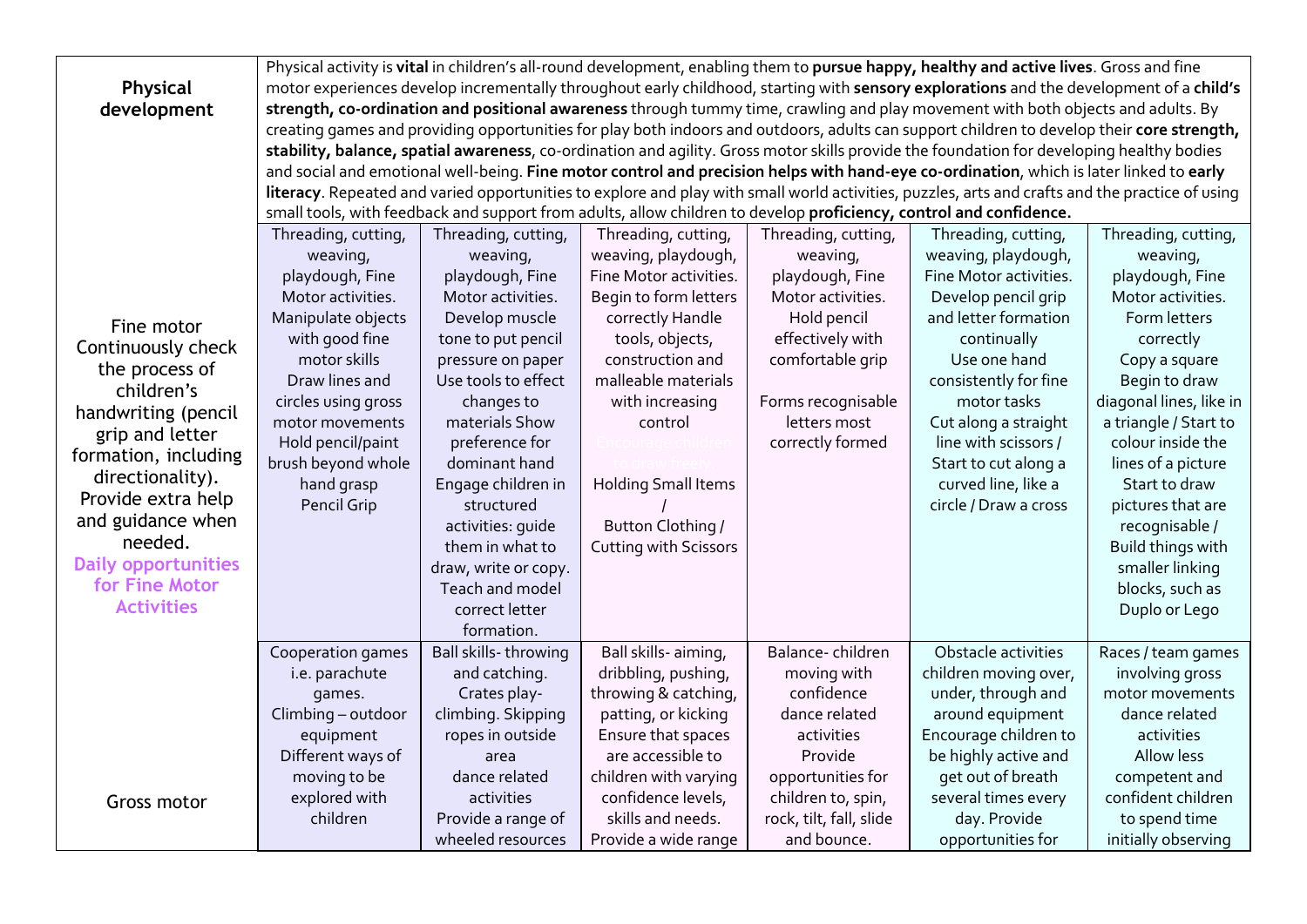| <b>Weekly Yoga Lesson</b>       | Changing for PE /<br>Help individual<br>children to develop<br>good personal<br>hygiene.<br>Acknowledge and<br>praise their efforts.<br>Provide regular<br>reminders about<br>thorough<br>handwashing and<br>toileting.                                                                                                                                                                                                                              | for children to<br>balance, sit or ride<br>on, or pull and push.<br>Two-wheeled<br>balance bikes and<br>pedal bikes without<br>stabilisers,<br>skateboards,<br>wheelbarrows,<br>prams and carts are<br>all good options | of activities to<br>support a broad<br>range of abilities.<br>Dance / moving to<br>music<br>Gymnastics ./<br><b>Balance</b> | Use picture books<br>and other resources<br>to explain the<br>importance of the<br>different aspects of<br>a healthy lifestyle. | children to, spin, rock,<br>tilt, fall, slide and<br>bounce.<br>Dance / moving to<br>music                                                                                                                                                                                                                                                                                                                                                                                                                                                                                                                                                                                                                             | and listening,<br>without feeling<br>pressured to join in.<br>Gymnastics./<br><b>Balance</b> |  |  |  |
|---------------------------------|------------------------------------------------------------------------------------------------------------------------------------------------------------------------------------------------------------------------------------------------------------------------------------------------------------------------------------------------------------------------------------------------------------------------------------------------------|-------------------------------------------------------------------------------------------------------------------------------------------------------------------------------------------------------------------------|-----------------------------------------------------------------------------------------------------------------------------|---------------------------------------------------------------------------------------------------------------------------------|------------------------------------------------------------------------------------------------------------------------------------------------------------------------------------------------------------------------------------------------------------------------------------------------------------------------------------------------------------------------------------------------------------------------------------------------------------------------------------------------------------------------------------------------------------------------------------------------------------------------------------------------------------------------------------------------------------------------|----------------------------------------------------------------------------------------------|--|--|--|
|                                 | From Development Matters 20':<br>Revise and refine the fundamental movement skills they have already acquired: - rolling - crawling - walking - jumping - running<br>- hopping - skipping - climbing<br>Progress towards a more fluent style of moving, with developing control and grace.                                                                                                                                                           |                                                                                                                                                                                                                         |                                                                                                                             |                                                                                                                                 |                                                                                                                                                                                                                                                                                                                                                                                                                                                                                                                                                                                                                                                                                                                        |                                                                                              |  |  |  |
|                                 | Develop the overall body strength, co-ordination, balance and agility needed to engage successfully with future physical<br>education sessions and other physical disciplines including dance, gymnastics, sport and swimming.<br>Develop their small motor skills so that they can use a range of tools competently, safely and confidently. Suggested tools:<br>pencils for drawing and writing, paintbrushes, scissors, knives, forks and spoons. |                                                                                                                                                                                                                         |                                                                                                                             |                                                                                                                                 |                                                                                                                                                                                                                                                                                                                                                                                                                                                                                                                                                                                                                                                                                                                        |                                                                                              |  |  |  |
|                                 |                                                                                                                                                                                                                                                                                                                                                                                                                                                      |                                                                                                                                                                                                                         | body-strength, balance, co-ordination and agility.                                                                          |                                                                                                                                 | Use their core muscle strength to achieve a good posture when sitting at a table or sitting on the floor.<br>Confidently and safely use a range of large and small apparatus indoors and outside, alone and in a group. Develop overall                                                                                                                                                                                                                                                                                                                                                                                                                                                                                |                                                                                              |  |  |  |
|                                 |                                                                                                                                                                                                                                                                                                                                                                                                                                                      |                                                                                                                                                                                                                         |                                                                                                                             |                                                                                                                                 | Further develop and refine a range of ball skills including: throwing, catching, kicking, passing, batting, and aiming. Develop<br>confidence, competence, precision and accuracy when engaging in activities that involve a ball.                                                                                                                                                                                                                                                                                                                                                                                                                                                                                     |                                                                                              |  |  |  |
| Literacy                        |                                                                                                                                                                                                                                                                                                                                                                                                                                                      |                                                                                                                                                                                                                         |                                                                                                                             |                                                                                                                                 | It is crucial for children to develop a life-long love of reading. Reading consists of two dimensions: language comprehension and word<br>reading. Language comprehension (necessary for both reading and writing) starts from birth. It only develops when adults talk with children<br>about the world around them and the books (stories and non-fiction) they read with them, and enjoy rhymes, poems and songs together.<br>Skilled word reading, taught later, involves both the speedy working out of the pronunciation of unfamiliar printed words (decoding) and<br>the speedy recognition of familiar printed words. Writing involves transcription (spelling and handwriting) and composition (articulating |                                                                                              |  |  |  |
|                                 | Joining in with                                                                                                                                                                                                                                                                                                                                                                                                                                      | Retell familiar                                                                                                                                                                                                         | ideas and structuring them in speech, before writing)<br>Read simple phrases                                                | Re-read books to                                                                                                                | <b>Information leaflets</b>                                                                                                                                                                                                                                                                                                                                                                                                                                                                                                                                                                                                                                                                                            | Can draw pictures of                                                                         |  |  |  |
| Comprehension<br>- Developing a | rhymes and showing<br>an interest in stories                                                                                                                                                                                                                                                                                                                                                                                                         | stories / acting out<br>events in drama/                                                                                                                                                                                | and sentences made<br>up of words with                                                                                      | build up their<br>confidence in word                                                                                            | about animals in the<br>garden/plants and                                                                                                                                                                                                                                                                                                                                                                                                                                                                                                                                                                                                                                                                              | characters/event/<br>setting in a story                                                      |  |  |  |
| passion for reading             | with repeated<br>refrains.<br>Environment print.                                                                                                                                                                                                                                                                                                                                                                                                     | role play Christmas<br>Sequence stories-<br>use vocabulary of                                                                                                                                                           | known letter-sound<br>correspondences<br>and, where                                                                         | reading, their<br>fluency and their                                                                                             | growing.                                                                                                                                                                                                                                                                                                                                                                                                                                                                                                                                                                                                                                                                                                               | Listen to stories,<br>accurately                                                             |  |  |  |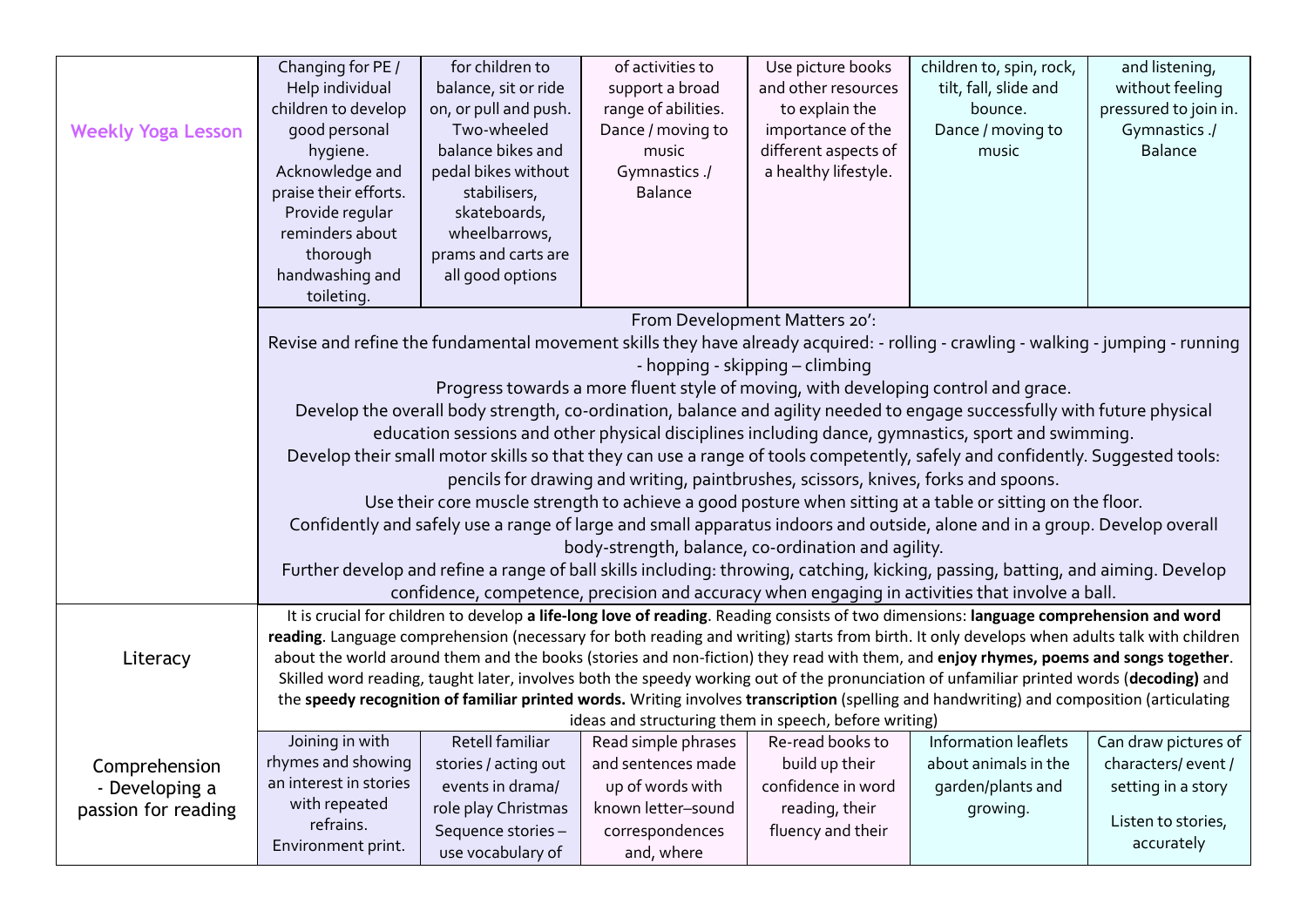| Word<br>Reading             | Having a favourite<br>story/rhyme.<br>Understand the five<br>key concepts about<br>print: - print has<br>meaning - print can<br>have different<br>purposes - we read<br>English text from<br>left to right and<br>from top to bottom<br>- the names of the<br>different parts of a<br>book<br>Sequencing familiar<br>stories through the<br>use of pictures to<br>tell the story.<br>Recognising initial<br>sounds.<br>Engage in extended<br>conversations about<br>stories, learning new<br>vocabulary. | beginning, middle<br>and end.<br>Blend sounds into<br>words, so that they<br>can read short<br>words made up of<br>known letter-<br>sound<br>correspondences.<br>Enjoys an increasing<br>range of books<br>Make the books<br>available for<br>children to share at<br>school and at home.<br>World Book Day | necessary, a few<br>exception words.<br>Read a few common<br>exception words<br>Avoid asking<br>children to read<br>books at home they<br>cannot yet read | understanding and<br>enjoyment.<br>Uses vocabulary and<br>forms of speech that<br>are increasingly<br>influenced by their<br>experiences of<br>books.<br>They develop their<br>own narratives and<br>explanations by<br>connecting ideas or<br>events | Timeline of how plants<br>grow.<br>Stories from other<br>cultures and traditions<br>Retell a story with<br>actions and / or picture<br>prompts as part of a<br>group - Use story<br>language when acting<br>out a narrative.<br>Rhyming words.<br>Can explain the main<br>events of a story - Can<br>draw pictures of<br>characters/event/<br>setting in a story. May<br>include labels,<br>sentences or captions. | anticipating key<br>events & respond to<br>what they hear with<br>relevant comments,<br>questions and<br>reactions.<br>Make predictions<br>Beginning to<br>understand that a<br>non-fiction is a non-<br>story- it gives<br>information instead.<br>Fiction means story.<br>- Can point to front<br>cover, back cover,<br>spine, blurb,<br>illustration,<br>illustrator, author<br>and title.<br>Sort books into<br>categories. |
|-----------------------------|----------------------------------------------------------------------------------------------------------------------------------------------------------------------------------------------------------------------------------------------------------------------------------------------------------------------------------------------------------------------------------------------------------------------------------------------------------------------------------------------------------|-------------------------------------------------------------------------------------------------------------------------------------------------------------------------------------------------------------------------------------------------------------------------------------------------------------|-----------------------------------------------------------------------------------------------------------------------------------------------------------|-------------------------------------------------------------------------------------------------------------------------------------------------------------------------------------------------------------------------------------------------------|--------------------------------------------------------------------------------------------------------------------------------------------------------------------------------------------------------------------------------------------------------------------------------------------------------------------------------------------------------------------------------------------------------------------|---------------------------------------------------------------------------------------------------------------------------------------------------------------------------------------------------------------------------------------------------------------------------------------------------------------------------------------------------------------------------------------------------------------------------------|
| Following Song of<br>Sounds | <b>Baseline assessment</b><br>Wk 1 - intro to sound<br>talk                                                                                                                                                                                                                                                                                                                                                                                                                                              | Wk $2 - s$ , $a$ , $t$ , $p$ ,<br>Week $3 - i, n, m, d$<br>g, o, c, k<br>ck,e,u,r<br>h, b, f, ff, l, ll<br>assessment week 1                                                                                                                                                                                | j, v, w, x,<br>y, z, zz, qu,<br>ch, sh, th, ng,<br>ay, ee, igh, ow,<br>assessment week 2                                                                  | Tricky words: I, the,<br>he, she, me, we, be,<br>00, 00, ar, or,<br>er, ou, oy, air<br>Assessment week 3<br>revision following<br>assessment week                                                                                                     | Tricky words: go, no,<br>to, was, saw,<br>CVC words<br>CCVCC, CCCVC and<br><b>CCCVCC words</b><br><b>Syllables</b><br>Tricky words: my, you,<br>they, are, all                                                                                                                                                                                                                                                     | Phoneme revision,<br>reading and writing<br>green cards, reading<br>and writing<br>sentences<br>Letters names<br>Phoneme revision,<br>reading and writing<br>green cards, reading<br>and writing<br>sentences,<br>Letter names<br>Assessment week 4                                                                                                                                                                             |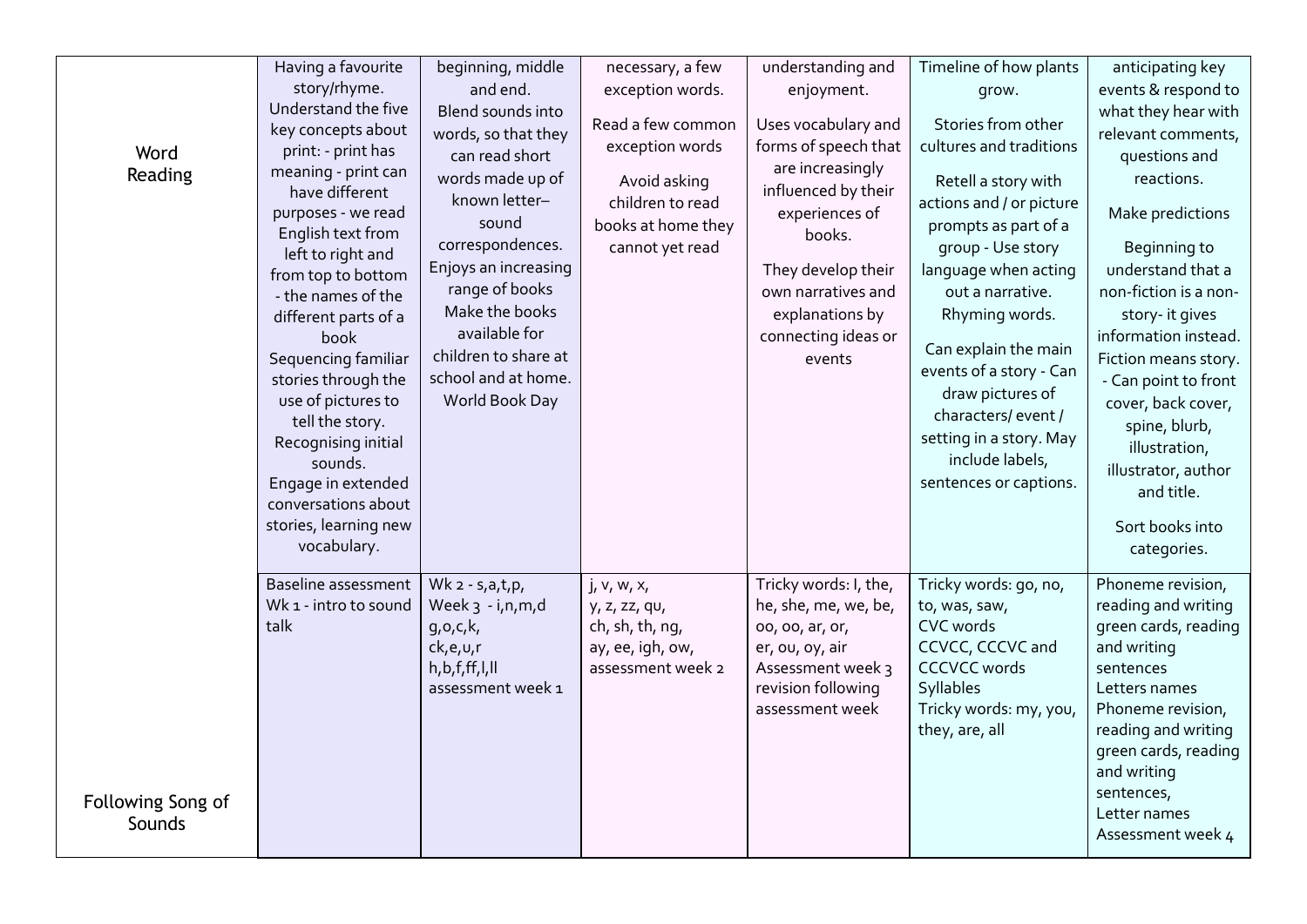| Writing                 | Texts as a Stimulus:                 | Texts as a Stimulus:             | Texts as a Stimulus:       | Texts as a Stimulus:  | Texts as a Stimulus:     | Texts as a Stimulus:      |
|-------------------------|--------------------------------------|----------------------------------|----------------------------|-----------------------|--------------------------|---------------------------|
|                         | Books linked to 'all                 | Goldilocks and the               | Lost and found             | $Zog - draw$ and      |                          |                           |
|                         | about me'                            | <b>Three Bears</b>               | Making up stories          | label pictures of     | Chameleons are cool      | Jack and the Bean         |
| Texts may change due    | <b>Nursery Rhymes</b>                | Sequence the story               | with themselves as         | dragons               | The cautious             | stalk - retell parts of   |
| to children's interests |                                      | Speech bubbles                   | the main character-        | Characteristics of    | chameleon                | the story / repeated      |
|                         | Label characters                     |                                  |                            |                       |                          | refrains / speech         |
|                         |                                      | <b>Little Red Riding</b><br>Hood | <b>Using Tales Toolkit</b> | dragons-linked to     | Arghhhh spider!          | bubbles                   |
| Only ask children to    |                                      | Create a wanted                  | strategy.                  | my happy mind         | Spinderella              | <b>Hungry Caterpillar</b> |
| write sentences when    | Dominant hand,                       | poster to catch the              | Encourage children         |                       | Create a fact file about | The Woolly                |
| they have sufficient    | tripod grip, mark                    | Wolf                             | to record stories          | Creating own story    | a spider/insect/         | Caterpillar-              |
| knowledge of letter-    | making, giving                       |                                  | through picture            | maps, writing         | minibeast                | Describe foods /          |
| sound                   | meaning to marks                     | Draw and label a                 | drawing/mark               | captions and labels,  | Write questions          | adjectives                |
| correspondences.        | and labelling.                       | picture from                     | making                     | writing simple        |                          |                           |
|                         | Shopping lists,                      | favourite stories                | CVC words / simple         | sentences. Writing    | Draw and label           | Writing information       |
|                         | Writing initial                      |                                  | sentence                   | short sentences to    | pictures                 |                           |
|                         | sounds and simple                    | Name writing,                    | Writing some of the        | accompany story       | Writing recipes, lists.  |                           |
|                         | captions.                            | labelling using initial          | tricky words such as       | maps. Order the       | Writing for a purpose    | Healthy Food - My         |
|                         | Use initial sounds to                | sounds, story                    | I, no, go, to, the.        | Easter story.         | in role play using       | Menu / Bean Diary         |
|                         | label characters /                   | scribing. Retelling              | Writing CVC words,         | Labels and captions   | phonetically plausible   |                           |
|                         | images. Silly soup.<br>Names Labels. | stories in writing               | Labels using CVC,          | - life cycles Recount | attempts at words,       | Story writing,            |
|                         | <b>Captions Lists</b>                | area, instructions for           | CVCC, CCVC words.          | - A trip to the park  |                          | writing sentences         |
|                         | Diagrams Messages                    | porridge.                        |                            | Character             | beginning to use         | using a range of          |
|                         | - Create a Message                   | Help children                    | Guided writing             | descriptions.         | finger spaces. Form      | tricky words that are     |
|                         | centre!                              | identify the sound               | based around               | Write 2 sentences     | lower-case and capital   | spelt correctly.          |
|                         |                                      | that is tricky to spell.         | developing short           |                       | letters correctly.       | Beginning to use full     |
|                         |                                      |                                  | sentences in a             |                       | Rhyming words.           | stops, capital letters    |
|                         |                                      | Sequence the story               | meaningful context.        |                       | Acrostic poems           | and finger spaces.        |
|                         |                                      |                                  | Create a storyboard.       |                       |                          | Innovation of             |
|                         |                                      | Write a sentence                 |                            |                       |                          | familiar texts Using      |
|                         |                                      |                                  |                            |                       |                          | familiar texts as a       |
|                         |                                      |                                  |                            |                       |                          | model for writing         |
|                         |                                      |                                  |                            |                       |                          | own stories.              |
|                         |                                      |                                  |                            |                       |                          |                           |
|                         |                                      |                                  |                            |                       |                          | Write four sentences      |
|                         |                                      |                                  |                            |                       |                          | - character, setting,     |
|                         |                                      |                                  |                            |                       |                          | problem and               |
|                         |                                      |                                  |                            |                       |                          | solution                  |
|                         |                                      |                                  |                            |                       |                          |                           |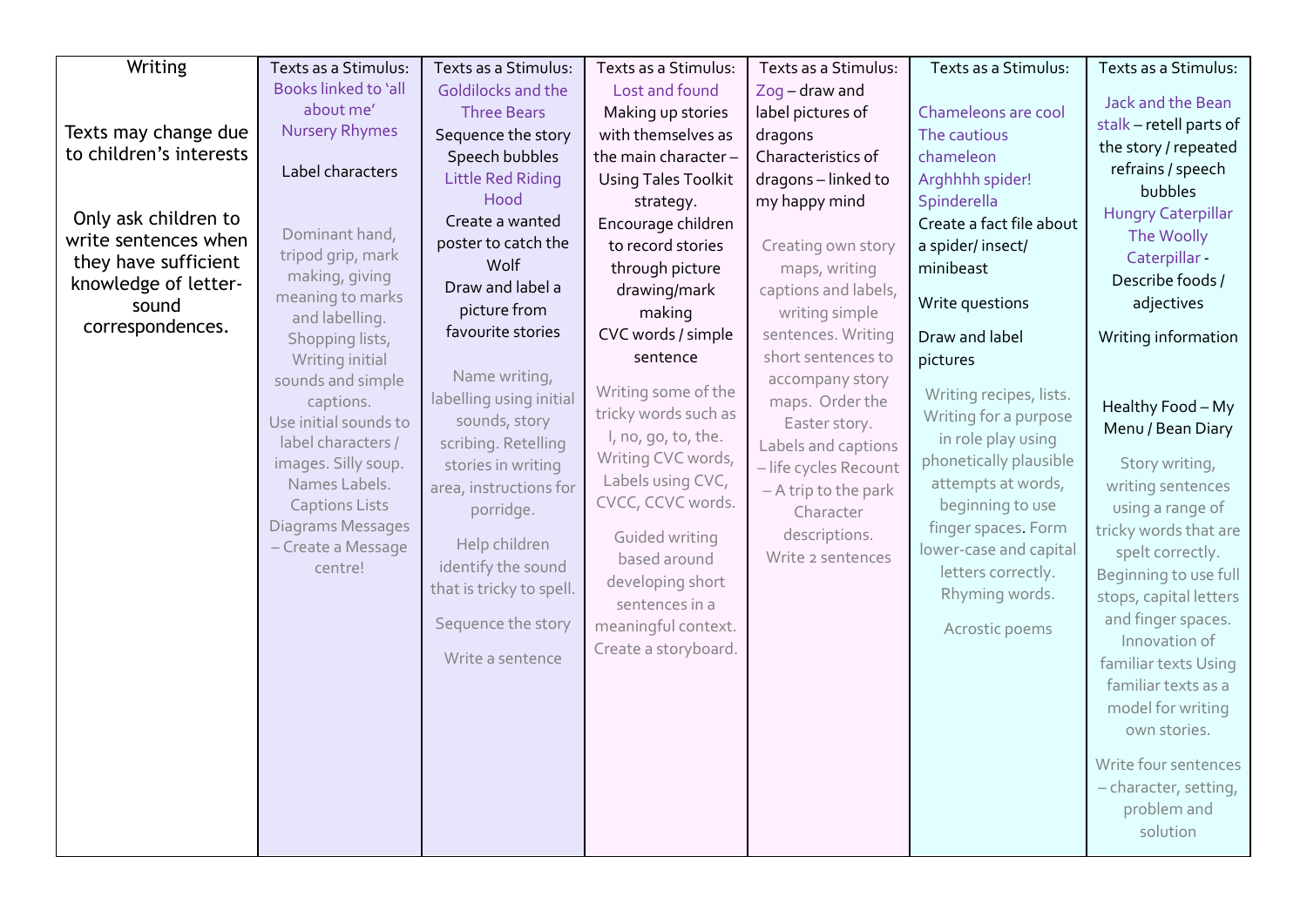| Maths                | Developing a strong grounding in number is essential so that all children develop the necessary building blocks to excel mathematically.<br>Children should be able to count confidently, develop a deep understanding of the numbers to 10, the relationships between them and       |                                                                                                                                         |                                  |  |  |  |  |  |  |  |  |
|----------------------|---------------------------------------------------------------------------------------------------------------------------------------------------------------------------------------------------------------------------------------------------------------------------------------|-----------------------------------------------------------------------------------------------------------------------------------------|----------------------------------|--|--|--|--|--|--|--|--|
| "Without             |                                                                                                                                                                                                                                                                                       |                                                                                                                                         |                                  |  |  |  |  |  |  |  |  |
| mathematics, there's |                                                                                                                                                                                                                                                                                       | the patterns within those numbers. By providing frequent and varied opportunities to build and apply this understanding - such as using |                                  |  |  |  |  |  |  |  |  |
| nothing you can do.  | manipulatives, including small pebbles and tens frames for organising counting - children will develop a secure base of knowledge and                                                                                                                                                 |                                                                                                                                         |                                  |  |  |  |  |  |  |  |  |
| Everything around    | vocabulary from which mastery of mathematics is built. In addition, it is important that the curriculum includes rich opportunities for                                                                                                                                               |                                                                                                                                         |                                  |  |  |  |  |  |  |  |  |
| you is mathematics.  | children to develop their spatial reasoning skills across all areas of mathematics including shape, space and measures. It is important that<br>children develop positive attitudes and interests in mathematics, look for patterns and relationships, spot connections, 'have a go', |                                                                                                                                         |                                  |  |  |  |  |  |  |  |  |
| Everything around    |                                                                                                                                                                                                                                                                                       |                                                                                                                                         |                                  |  |  |  |  |  |  |  |  |
| you is numbers."     | talk to adults and peers about what they notice and not be afraid to make mistakes                                                                                                                                                                                                    |                                                                                                                                         |                                  |  |  |  |  |  |  |  |  |
| - Shakuntala Devi    | Getting to know you (3 weeks)                                                                                                                                                                                                                                                         | Alive in 5! (3 weeks)                                                                                                                   | To 20 and Beyond (3 weeks)       |  |  |  |  |  |  |  |  |
|                      | Opportunities for settling in,                                                                                                                                                                                                                                                        | Introducing Zero                                                                                                                        | Buildings numbers to 10          |  |  |  |  |  |  |  |  |
|                      | introducing the areas of provision and                                                                                                                                                                                                                                                | Comparing Numbers to 5                                                                                                                  | Counting patterns                |  |  |  |  |  |  |  |  |
|                      | getting to know the children                                                                                                                                                                                                                                                          | Composition of $4$ and $5$                                                                                                              | Beyond 10                        |  |  |  |  |  |  |  |  |
|                      | Key times of day, class routines.                                                                                                                                                                                                                                                     | Compare mass (2)                                                                                                                        | Spatial Reasoning (1)            |  |  |  |  |  |  |  |  |
|                      | Exploring the continuous provision                                                                                                                                                                                                                                                    | Compare capacity (2)                                                                                                                    | Match, Rotate, Manipulate        |  |  |  |  |  |  |  |  |
|                      | inside and ot. Where do things belong?                                                                                                                                                                                                                                                | Growing 6,7, 8 (3 weeks)                                                                                                                | <b>First Then Now (3 weeks)</b>  |  |  |  |  |  |  |  |  |
|                      | Positional language                                                                                                                                                                                                                                                                   | $6, 7$ and 8                                                                                                                            | <b>Adding More</b>               |  |  |  |  |  |  |  |  |
|                      | Just Like Me! (3 weeks)                                                                                                                                                                                                                                                               | <b>Making Pairs</b>                                                                                                                     | <b>Taking Away</b>               |  |  |  |  |  |  |  |  |
|                      | Counting rhymes and songs<br>Combining 2 Groups<br>Spatial Reasoning (2)                                                                                                                                                                                                              |                                                                                                                                         |                                  |  |  |  |  |  |  |  |  |
|                      | Match and sort                                                                                                                                                                                                                                                                        | Length and height                                                                                                                       | <b>Compose and Decompose</b>     |  |  |  |  |  |  |  |  |
|                      | Compare amounts                                                                                                                                                                                                                                                                       | Time                                                                                                                                    | Find my Pattern (3 weeks)        |  |  |  |  |  |  |  |  |
|                      | Compare size, mass and capacity                                                                                                                                                                                                                                                       | Building 9 and 10 (3 weeks)                                                                                                             | Doubling                         |  |  |  |  |  |  |  |  |
|                      | Exploring pattern                                                                                                                                                                                                                                                                     | 9 and 10                                                                                                                                | <b>Sharing and Grouping</b>      |  |  |  |  |  |  |  |  |
|                      | It's Me 123! (3 weeks)                                                                                                                                                                                                                                                                | Comparing Numbers to 10                                                                                                                 | Even and Odd                     |  |  |  |  |  |  |  |  |
|                      | Representing 1, 2 and 3                                                                                                                                                                                                                                                               | Bonds to 10                                                                                                                             | Spatial Reasoning (3)            |  |  |  |  |  |  |  |  |
|                      | Comparing 1, 2 and 3                                                                                                                                                                                                                                                                  | 3D shapes                                                                                                                               | <b>Visualise and Build</b>       |  |  |  |  |  |  |  |  |
|                      | Composition of 1,2 and 3                                                                                                                                                                                                                                                              | Pattern (2)                                                                                                                             | On the Move (3 weeks)            |  |  |  |  |  |  |  |  |
|                      | <b>Circles and Triangles</b>                                                                                                                                                                                                                                                          |                                                                                                                                         | Deepening Understanding          |  |  |  |  |  |  |  |  |
|                      | Light and Dark (3 weeks)                                                                                                                                                                                                                                                              |                                                                                                                                         | <b>Pattern and Relationships</b> |  |  |  |  |  |  |  |  |
|                      | Representing numbers to 5                                                                                                                                                                                                                                                             |                                                                                                                                         | Spatial Reasoning (4)            |  |  |  |  |  |  |  |  |
|                      | One more and less                                                                                                                                                                                                                                                                     |                                                                                                                                         | Mapping                          |  |  |  |  |  |  |  |  |
|                      | Shapes with 4 sides                                                                                                                                                                                                                                                                   |                                                                                                                                         |                                  |  |  |  |  |  |  |  |  |
|                      | Time                                                                                                                                                                                                                                                                                  |                                                                                                                                         |                                  |  |  |  |  |  |  |  |  |
|                      |                                                                                                                                                                                                                                                                                       |                                                                                                                                         |                                  |  |  |  |  |  |  |  |  |
|                      |                                                                                                                                                                                                                                                                                       |                                                                                                                                         |                                  |  |  |  |  |  |  |  |  |
|                      |                                                                                                                                                                                                                                                                                       |                                                                                                                                         |                                  |  |  |  |  |  |  |  |  |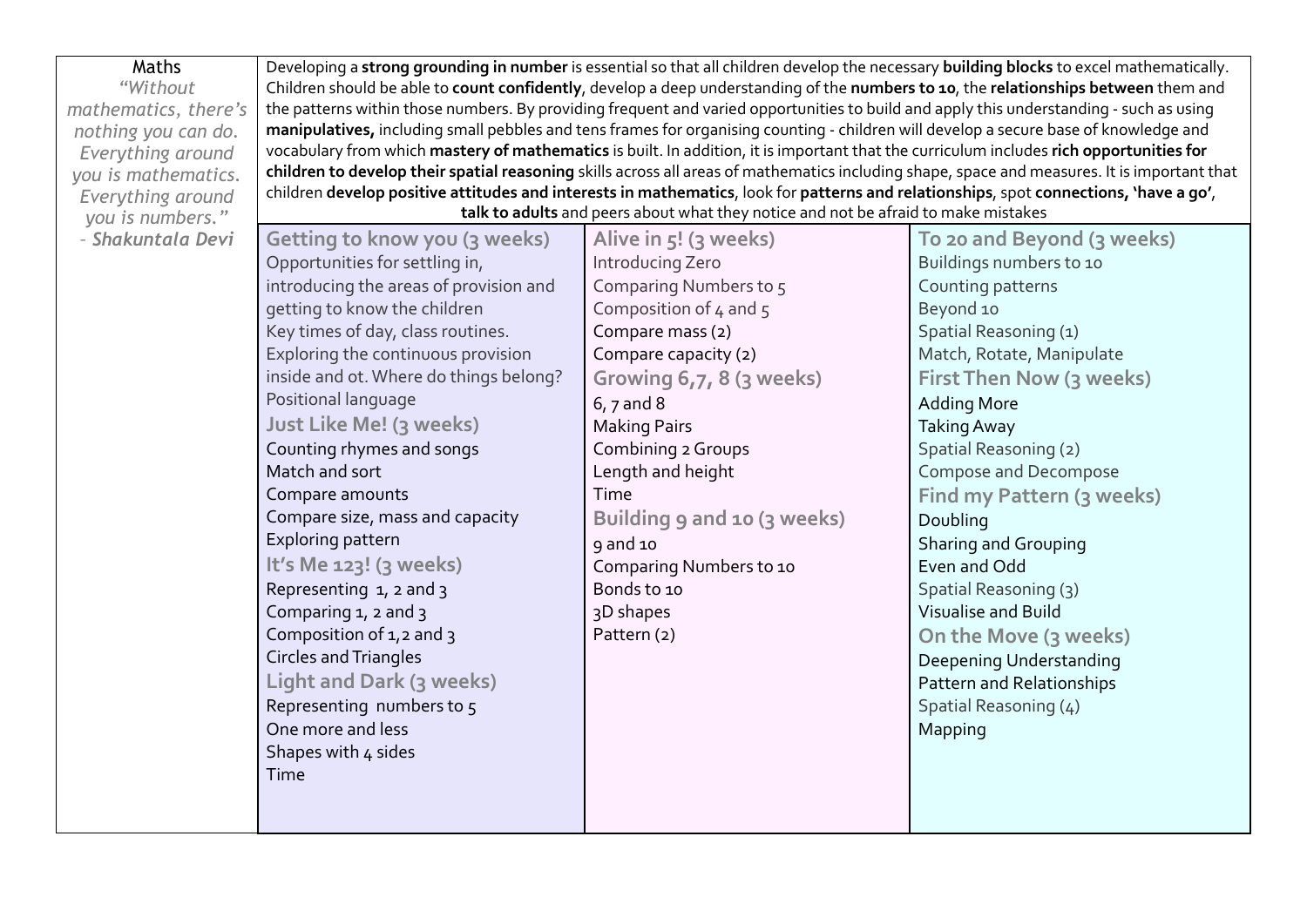|                   | $\bullet$ | Identifying their | $\bullet$ | Can talk about    | $\bullet$ | Listening to       | $\bullet$ | Introduce        | $\bullet$ | Discuss how they    | $\bullet$ | Listen to how    |
|-------------------|-----------|-------------------|-----------|-------------------|-----------|--------------------|-----------|------------------|-----------|---------------------|-----------|------------------|
| Understanding the |           | family.           |           | what they have    |           | stories and        |           | children to      |           | got to school and   |           | children         |
| world             |           | Commenting on     |           | done with their   |           | placing events in  |           | different        |           | what mode of        |           | communicate      |
|                   |           | photos of their   |           | families during   |           | chronological      |           | occupations and  |           | transport they      |           | their            |
|                   |           | family; naming    |           | Christmas' in     |           | order.             |           | how they use     |           | used. Introduce     |           | understanding    |
|                   |           | who they can      |           | the past.         | $\bullet$ | Share non-         |           | transport to     |           | the children to a   |           | of their own     |
|                   |           | see and of what   |           | Show photos of    |           | fiction texts that |           | help them in     |           | range of transport  |           | environment      |
|                   |           | relation they are |           | how Christmas     |           | offer an insight   |           | their jobs.      |           | and where they      |           | and contrasting  |
|                   |           | to them.          |           | used to be        |           | into contrasting   |           | Change in living |           | can be found.       |           | environments     |
|                   | $\bullet$ | Can talk about    |           | celebrated in     |           | environments.      |           | things $-$       |           | Look at the         |           | through          |
|                   |           | what they do      |           | the past. Use     | $\bullet$ | What can we do     |           | Changes in the   |           | difference          |           | conversation     |
|                   |           | with their family |           | world maps to     |           | here to take       |           | leaves, weather, |           | between transport   |           | and in play.     |
|                   |           | and places they   |           | show children     |           | care of animals    |           | seasons,         |           | in this country and | $\bullet$ | Look for         |
|                   |           | have been with    |           | where some        |           | in the jungle?     |           | Building a 'Bug  |           | one other country.  |           | children         |
|                   |           | their family. Can |           | stories are       | $\bullet$ | Compare            |           | Hotel'           |           | Encourage the       |           | incorporating    |
|                   |           | draw similarities |           | based. Use the    |           | animals from a     | $\bullet$ | Draw children's  |           | children to make    |           | their            |
|                   |           | and make          |           | Jolly Postman to  |           | jungle to those    |           | attention to the |           | simple              |           | understanding    |
|                   |           | comparisons       |           | draw              |           | on a farm.         |           | immediate        |           | comparisons.        |           | of the seasons   |
|                   |           | between other     |           | information       | $\bullet$ | Explore a range    |           | environment,     |           | Explore the world   |           | and weather in   |
|                   |           | families. Name    |           | from a map and    |           | of jungle          |           | introducing and  |           | around us and see   |           | their play.      |
|                   |           | and describe      |           | begin to          |           | animals. Learn     |           | modelling new    |           | how it changes as   | $\bullet$ | Introduce the    |
|                   |           | people who are    |           | understand why    |           | their names and    |           | vocabulary       |           | we enter summer.    |           | children to      |
|                   |           | familiar to them. |           | maps are so       |           | label their body   |           | where            |           | Provide             |           | recycling and    |
|                   | $\bullet$ | Read fictional    |           | important to      |           | parts.             |           | appropriate.     |           | opportunities for   |           | how it can take  |
|                   |           | stories about     |           | postmen.          | $\bullet$ | Nocturnal          |           | Encourage        |           | children to note    |           | care of our      |
|                   |           | families and      |           | Share different   |           | Animals Making     |           | interactions     |           | and record the      |           | world. Look at   |
|                   |           | start to tell the |           | cultures versions |           | sense of           |           | with the         |           | weather.            |           | what rubbish     |
|                   |           | difference        |           | of famous fairy   |           | different          |           | outdoors to      | $\bullet$ | Use bee-bots on     |           | can do to our    |
|                   |           | between real      |           | tales.            |           | environments       |           | foster curiosity |           | simple maps.        |           | environment      |
|                   |           | and fiction. Talk |           | To introduce      |           | and habitats       |           | and give         |           | Encourage the       |           | and animals.     |
|                   |           | about members     |           | children to a     | $\bullet$ | Use images,        |           | children         |           | children to use     |           | Create           |
|                   |           | of their          |           | range of          |           | video clips,       |           | freedom to       |           | navigational        |           | opportunities to |
|                   |           | immediate         |           | fictional         |           | shared texts and   |           | touch, smell and |           | language.           |           | discuss how we   |
|                   |           | family and        |           | characters and    |           | other resources    |           | hear the natural | $\bullet$ | Listen to children  |           | care for the     |
|                   |           | community.        |           | creatures from    |           | to bring the       |           | world around     |           | describing and      |           | natural world    |
|                   | $\bullet$ | Listen out for    |           | stories and to    |           | wider world into   |           | them during      |           | commenting on       |           | around us.       |
|                   |           | and make note     |           | begin to          |           | the classroom.     |           | hands-on         |           | things they have    | $\bullet$ |                  |
|                   |           | of children's     |           | differentiate     |           | Listen to what     |           | experiences.     |           | seen whilst         |           |                  |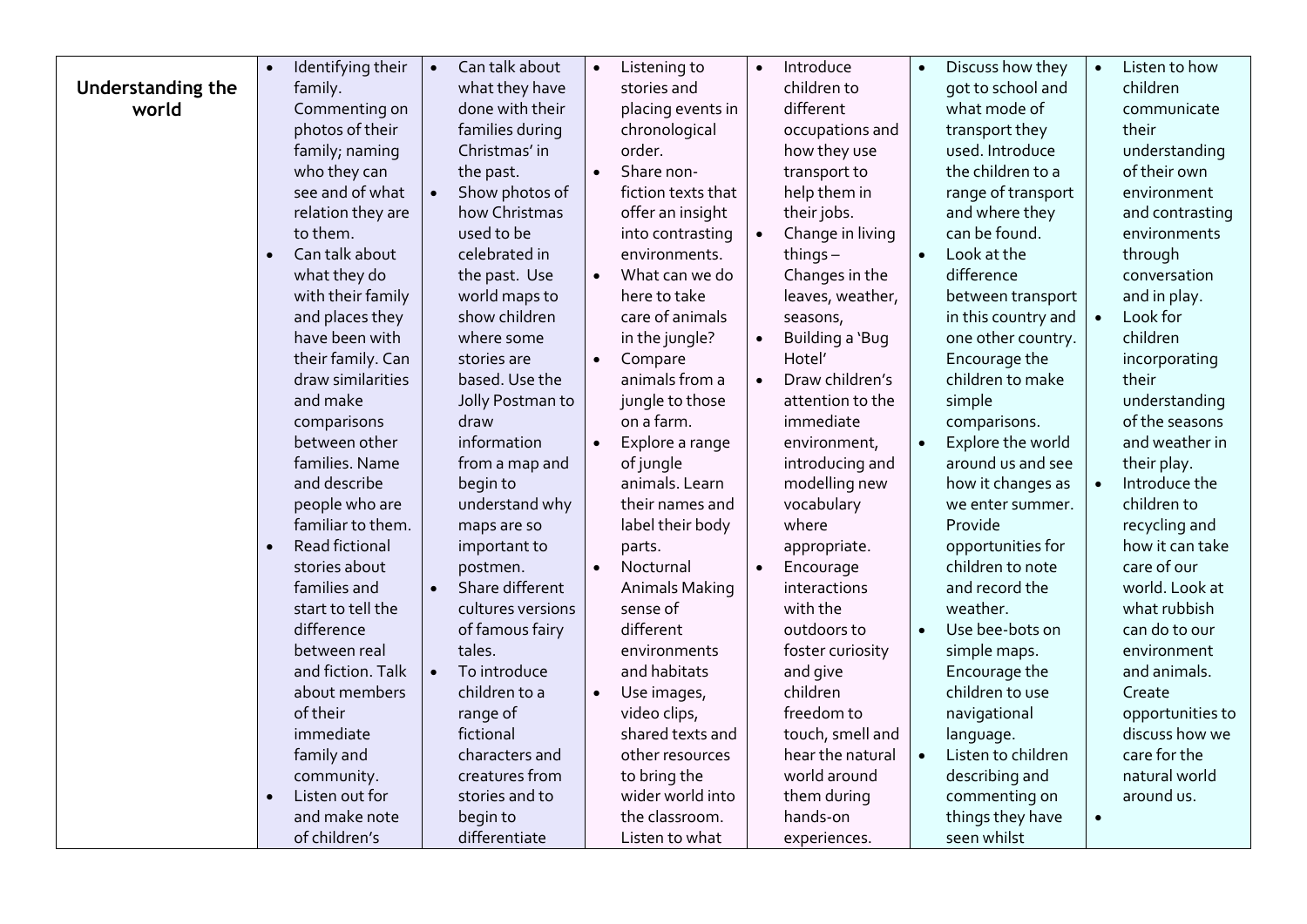|                               | discussion<br>between<br>themselves<br>regarding their<br>experience of<br>past birthday<br>celebrations.<br>Can children talk<br>about their<br>homes and what<br>there is to do<br>near their<br>homes? | these characters<br>from real people<br>in their lives. | children say<br>about what they<br>see                                        | Use the BeeBots<br>$\bullet$<br>Long $ago - How$<br>$\bullet$<br>time has<br>changed. Using<br>cameras. | outside, including<br>plants and<br>animals.<br>After close<br>$\bullet$<br>observation, draw<br>pictures of the<br>natural world,<br>including animals<br>and plants |                                     |
|-------------------------------|-----------------------------------------------------------------------------------------------------------------------------------------------------------------------------------------------------------|---------------------------------------------------------|-------------------------------------------------------------------------------|---------------------------------------------------------------------------------------------------------|-----------------------------------------------------------------------------------------------------------------------------------------------------------------------|-------------------------------------|
| <b>RE / Festivals</b>         | Which stories are<br>special and why?                                                                                                                                                                     | Which people are<br>special and why?                    | What places are<br>special and why?                                           | What times are<br>special and why?                                                                      | <b>Being special: where</b><br>do we belong?                                                                                                                          | What is special<br>about our world? |
| Understanding<br>Christianity | Rosh Hashanah<br>Yom Kippur<br>Sukkot<br>All Saints Day                                                                                                                                                   | Diwali<br>Hannukah<br>Christmas                         | Epiphany<br>Ash Wednesday /<br>Shrove Tuesday<br>St David's Day<br>Shivaratri | Holi<br>Palm Sunday<br>Passover<br>Easter<br>Start of Ramadan                                           | Eid<br>Shavuot                                                                                                                                                        | <b>Summer Solstice</b>              |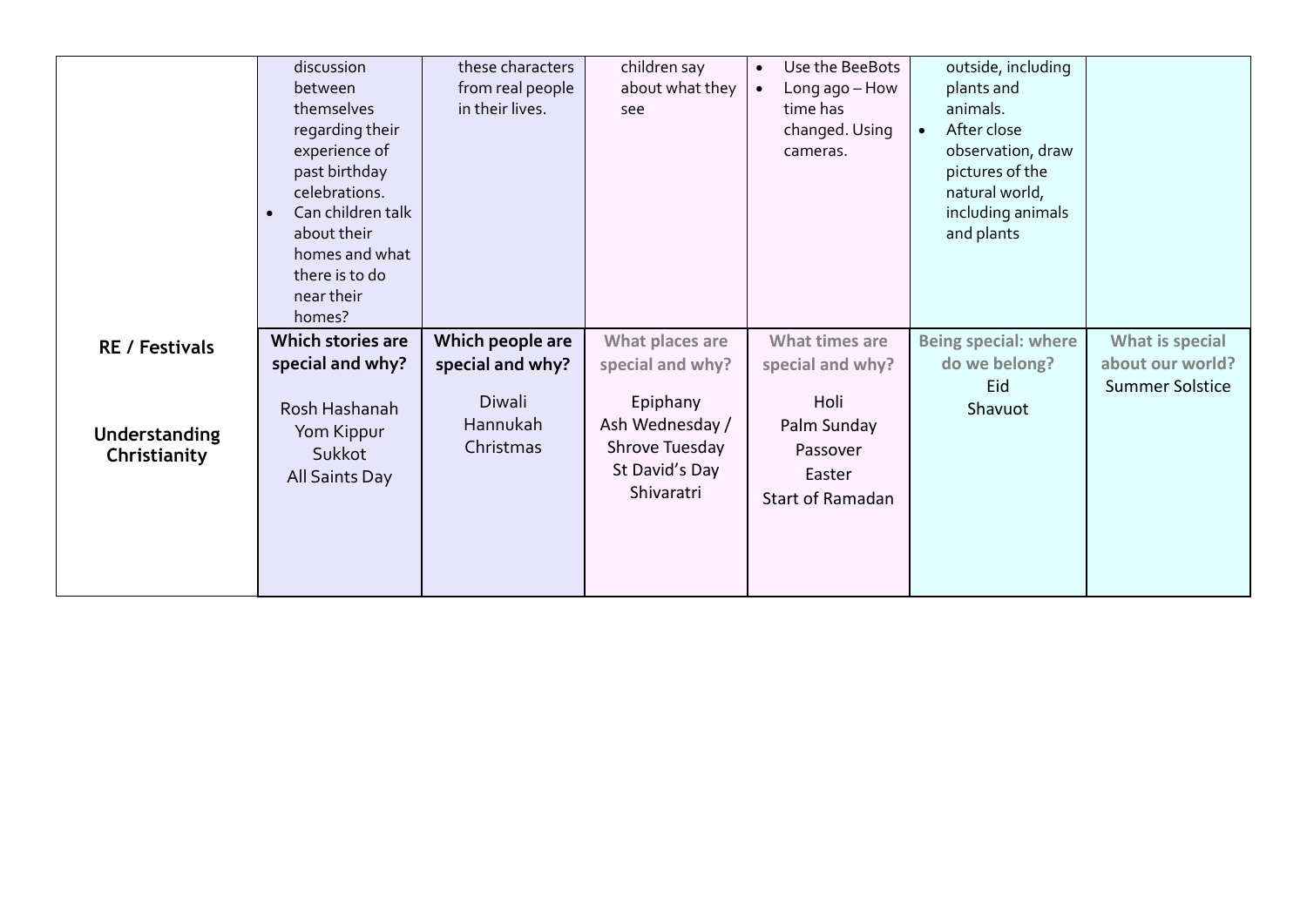| <b>Expressive Arts and</b>                     | The development of children's artistic and cultural awareness supports their imagination and creativity. It is important that   |                     |                      |                    |                       |                    |  |  |
|------------------------------------------------|---------------------------------------------------------------------------------------------------------------------------------|---------------------|----------------------|--------------------|-----------------------|--------------------|--|--|
| Design                                         | children have regular opportunities to engage with the arts, enabling them to explore and play with a wide range of media and   |                     |                      |                    |                       |                    |  |  |
| Painting, 3D modelling,                        | materials. The quality and variety of what children see, hear and participate in is crucial for developing their understanding, |                     |                      |                    |                       |                    |  |  |
| messy play, collage,                           | self-expression, vocabulary and ability to communicate through the arts. The frequency, repetition and depth of their           |                     |                      |                    |                       |                    |  |  |
| cutting, drama, role                           | experiences are fundamental to their progress in interpreting and appreciating what they hear, respond to and observe.          |                     |                      |                    |                       |                    |  |  |
| play, threading, moving                        | Give children an insight into new musical worlds. Invite musicians in to play music to children and talk about it. Encourage    |                     |                      |                    |                       |                    |  |  |
| to music, clay                                 | children to listen attentively to music. Discuss changes and patterns as a piece of music develops.                             |                     |                      |                    |                       |                    |  |  |
| sculptures, following                          |                                                                                                                                 |                     |                      |                    |                       |                    |  |  |
| music patterns with                            | Join in with songs;                                                                                                             | Use different       | Making lanterns,     | Make different     | Rousseau's Tiger      | Puppet shows       |  |  |
| instruments, singing                           | beginning to mix                                                                                                                | textures and        | Chinese writing,     | textures; make     | Designing homes       |                    |  |  |
| songs linked to topics,                        | colours, join in                                                                                                                | materials to make   | puppet making,       | patterns using     | for hibernating       | Provide a wide     |  |  |
| making instruments,                            | with role play                                                                                                                  | houses for the      | Chinese music and    | different colours  | animals.              | range of props for |  |  |
| percussion.                                    | games and use                                                                                                                   | three little pigs   | composition          |                    | Learn a traditional   | play which         |  |  |
| Lots of links to Fine                          | resources available                                                                                                             | and bridges for the |                      | Artwork themed     | African song and      | encourage          |  |  |
| Motor Skills. Children to                      | for props; build                                                                                                                | Three Billy Goats   | Teach children       | around dragons     | dance and perform     | imagination.       |  |  |
| explain their work to<br>others. Children will | models using                                                                                                                    |                     | different            | Carle /            |                       |                    |  |  |
|                                                | construction                                                                                                                    | Listen to music     | techniques for       | Provide a wide     | Encourage children    | Van Gogh           |  |  |
| have opportunities to                          | equipment.                                                                                                                      | and make their      | joining materials,   | range of props for | to create their own   | sunflowers,        |  |  |
| learn and perform                              | Sing call-and-                                                                                                                  | own dances in       | such as how to use   | play, which        | music.                | Hundertwasser      |  |  |
| songs, nursery rhymes<br>and poetry linked to  | response songs, so                                                                                                              | response.           | adhesive tape and    | encourage          | Retelling familiar    | flowers            |  |  |
| their work / interests and                     | that children can                                                                                                               | Castle models       | different sorts of   | imagination.       | stories               |                    |  |  |
| passions.                                      | echo phrases of                                                                                                                 |                     | glue.                |                    | Provide children      |                    |  |  |
|                                                | songs you sing.                                                                                                                 | Firework pictures,  | Mother's Day         |                    | with a range of       |                    |  |  |
|                                                | Self-portraits, junk                                                                                                            | Christmas           | crafts Easter crafts |                    | materials for         |                    |  |  |
|                                                | modelling, take<br>picture of                                                                                                   | decorations,        | Home                 |                    | children to construct |                    |  |  |
|                                                | children's                                                                                                                      | Christmas cards,    | Musical              |                    | with Children will    |                    |  |  |
|                                                | creations and                                                                                                                   | Christmas           | instruments out      |                    | explore ways to       |                    |  |  |
|                                                | record them                                                                                                                     | songs/poems         | for children to use  |                    | protect the growing   |                    |  |  |
|                                                | explaining what                                                                                                                 |                     | to create their own  |                    | of plants by          |                    |  |  |
|                                                | they did.                                                                                                                       | The use of story    | songs and rhythms    |                    | designing             |                    |  |  |
|                                                | Picasso, Van Gogh                                                                                                               | maps, props,        |                      |                    | scarecrows.           |                    |  |  |
|                                                |                                                                                                                                 | puppets & story     |                      |                    | Father's              |                    |  |  |
|                                                |                                                                                                                                 | bags                |                      |                    | Day Crafts.           |                    |  |  |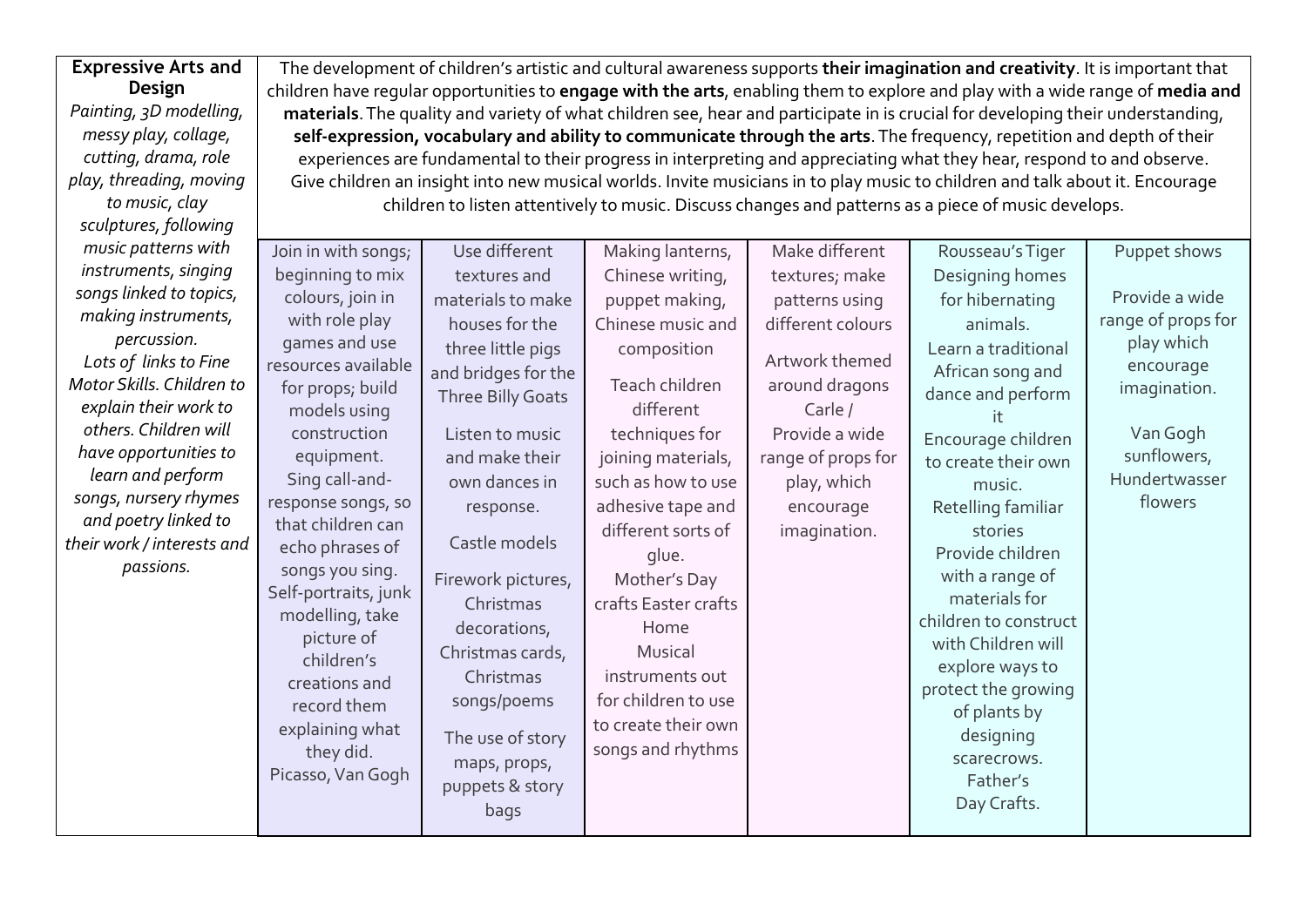| Early Learning Goals - for the end of the year - Holistic / best fit Judgement! |                                                      |                                |                            |                                |                                            |  |
|---------------------------------------------------------------------------------|------------------------------------------------------|--------------------------------|----------------------------|--------------------------------|--------------------------------------------|--|
| <b>Communication and</b>                                                        | Personal, social,                                    | <b>Physical</b>                | Literacy                   | <b>Maths</b>                   | <b>Understanding the</b>                   |  |
| Language                                                                        | emotional                                            | <b>Development</b>             |                            |                                | World                                      |  |
|                                                                                 | development                                          |                                |                            |                                |                                            |  |
| ELG: Listening,                                                                 | <b>ELG: Self-Regulation</b>                          | <b>ELG: Gross Motor Skills</b> | <b>ELG: Comprehension</b>  | <b>ELG: Number</b>             | <b>ELG: Past and Present</b>               |  |
| <b>Attention and</b>                                                            | Show an understanding                                |                                |                            |                                | Talk about the lives of the                |  |
| Understanding                                                                   | of their own feelings and                            | Negotiate space and            | Demonstrate                | Have a deep                    | people around them and                     |  |
| Listen attentively and                                                          | those of others, and                                 | obstacles safely, with         | understanding of what      | understanding of number        | their roles in society.                    |  |
| respond to what they                                                            | begin to regulate their                              | consideration for              | has been read to them by   | to 10, including the           | Know some similarities                     |  |
| hear with relevant                                                              | behaviour accordingly.                               | themselves and others.         | retelling stories and      | composition of each            | and differences between                    |  |
| questions, comments                                                             | Set and work towards                                 | Demonstrate strength,          | narratives using their     | number;                        | things in the past and                     |  |
| and actions when being                                                          | simple goals, being able                             | balance and coordination       | own words and recently     | Subitise (recognise            | now, drawing on their                      |  |
| read to and during whole                                                        | to wait for what they                                | when playing.                  | introduced vocabulary.     | quantities without             | experiences and what has                   |  |
| class discussions and                                                           | want and control their                               |                                | Anticipate - where         | counting) up to 5; -           | been read in class.                        |  |
| small group interactions                                                        | immediate impulses                                   | Move energetically, such       |                            |                                | Understand the past                        |  |
| Make comments about                                                             | when appropriate.                                    | as running, jumping,           | appropriate - key events   | Automatically recall           | through settings,                          |  |
| what they have heard                                                            | Give focused attention to                            | dancing, hopping,              | in stories.                | (without reference to          | characters and events                      |  |
| and ask questions to                                                            | what the teacher says,                               | skipping and climbing.         | Use and understand         | rhymes, counting or other      | encountered in books                       |  |
| clarify their                                                                   | responding appropriately                             |                                | recently introduced        | aids) number bonds up to       | read in class and                          |  |
| understanding                                                                   | even when engaged in                                 | <b>ELG: Fine Motor Skills</b>  | vocabulary during          | 5 (including subtraction       | storytelling.                              |  |
| Hold conversation when                                                          | activity, and show an                                | Hold a pencil effectively      | discussions about stories, | facts) and some number         | <b>ELG: People, Culture</b>                |  |
| engaged in back-and-                                                            | ability to follow                                    | in preparation for fluent      | non-fiction, rhymes and    | bonds to 10, including         | and Communities                            |  |
| forth exchanges with                                                            | instructions involving                               |                                | poems and during role-     | double facts.                  | Describe their immediate                   |  |
| their teacher and peers                                                         | several ideas or actions.                            | writing - using the tripod     | play.                      | <b>ELG: Numerical Patterns</b> | environment using                          |  |
| <b>ELG: Speaking</b><br>Participate in small                                    | <b>ELG: Managing Self</b><br>Be confident to try new | grip in almost all cases.      |                            |                                | knowledge from<br>observation, discussion, |  |
| group, class and one-to-                                                        | activities and show                                  | Use a range of small           | <b>ELG: Word Reading</b>   | Verbally count beyond 20,      | stories, non-fiction texts                 |  |
| one discussions, offering                                                       | independence, resilience                             | tools, including scissors,     |                            | recognising the pattern of     | and maps.                                  |  |
| their own ideas, using                                                          | and perseverance in the                              | paint brushes and              | Say a sound for each       | the counting system; -         | Know some similarities                     |  |
| recently introduced                                                             | face of challenge.                                   | cutlery.                       | letter in the alphabet and | Compare quantities up to       | and differences between                    |  |
| vocabulary.                                                                     | Explain the reasons for                              |                                | at least 10 digraphs.      | 10 in different contexts,      | different religious and                    |  |
| Offer explanations for                                                          | rules, know right from                               | Begin to show accuracy         | Read words consistent      | recognising when one           | cultural communities in                    |  |
| why things might                                                                | wrong and try to behave                              | and care when drawing.         | with their phonic          | quantity is greater than,      | this country, drawing on                   |  |
| happen, making use of                                                           | accordingly.                                         |                                | knowledge by sound-        | less than or the same as       | their experiences and                      |  |
| recently introduced                                                             | Manage their own basic                               |                                |                            | the other quantity.            | what has been read in                      |  |
| vocabulary from stories,                                                        | hygiene and personal                                 |                                | blending.                  |                                | class.                                     |  |
| non-fiction, rhymes and                                                         | needs, including                                     |                                | Read aloud simple          | <b>Explore and represent</b>   | Explain some similarities                  |  |
|                                                                                 | dressing, going to the                               |                                | sentences and books that   | patterns within numbers        | and differences between                    |  |
|                                                                                 |                                                      |                                |                            |                                |                                            |  |